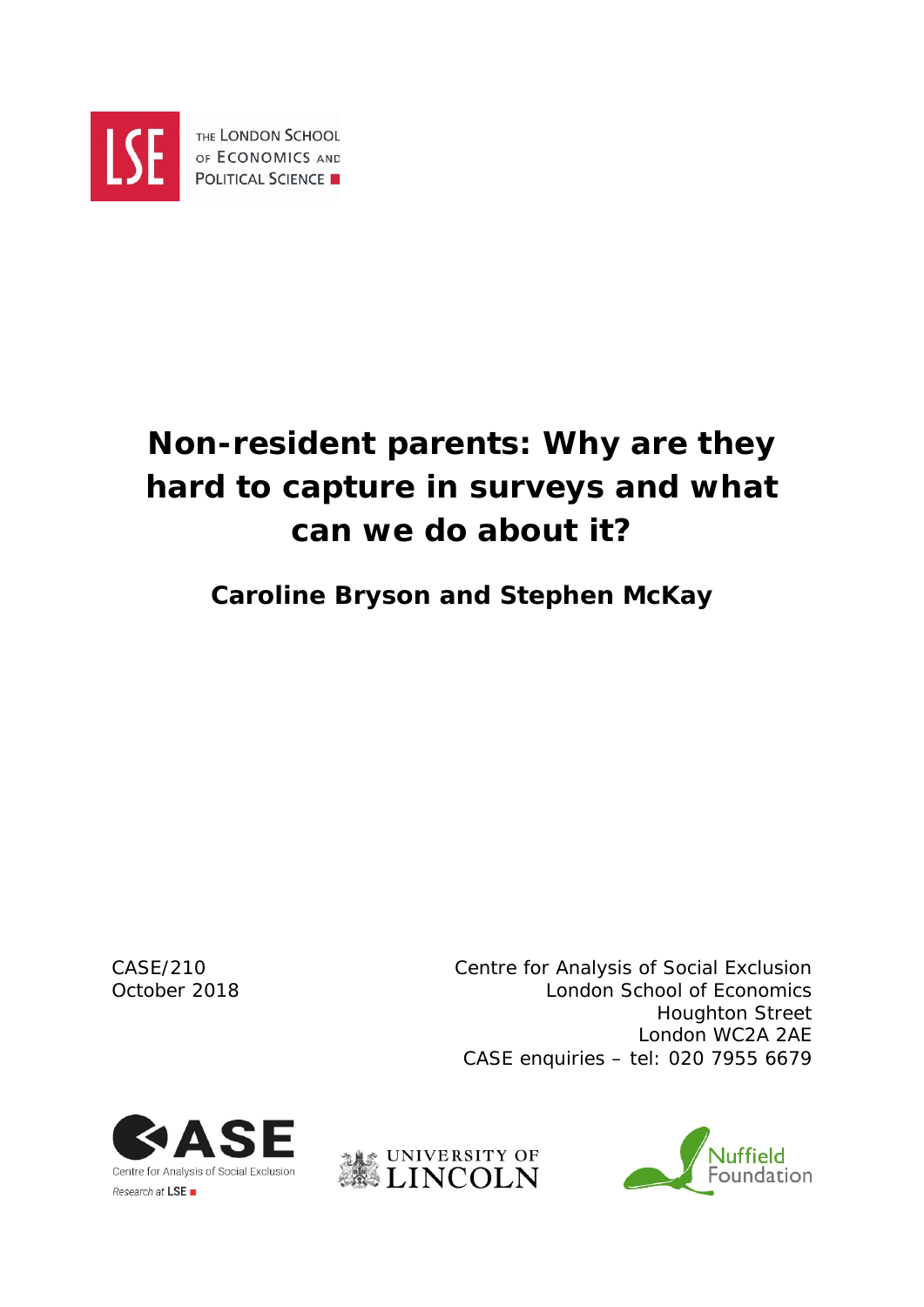# **Centre for Analysis of Social Exclusion**

The Centre for Analysis of Social Exclusion (CASE) is a multi*-*disciplinary research centre based at the London School of Economics and Political Science (LSE), within the Suntory and Toyota International Centres for Economics and Related Disciplines (STICERD). Our focus is on exploration of different dimensions of social disadvantage, particularly from longitudinal and neighbourhood perspectives, and examination of the impact of public policy.

In addition to our discussion paper series (CASEpapers), we produce occasional summaries of our research in CASEbriefs, and reports from various conferences and activities in CASEreports. All these publications are available to download free from our website.

For further information on the work of the Centre, please contact the Centre Manager, Jane Dickson, on:

Telephone: UK+20 7955 6679 Email: j.dickson@lse.ac.uk Web site: http://sticerd.lse.ac.uk/case

© Caroline Bryson Stephen McKay

All rights reserved. Short sections of text, not to exceed two paragraphs, may be quoted without explicit permission provided that full credit,  $including \t{ $\circ$  notice, is given to the source.$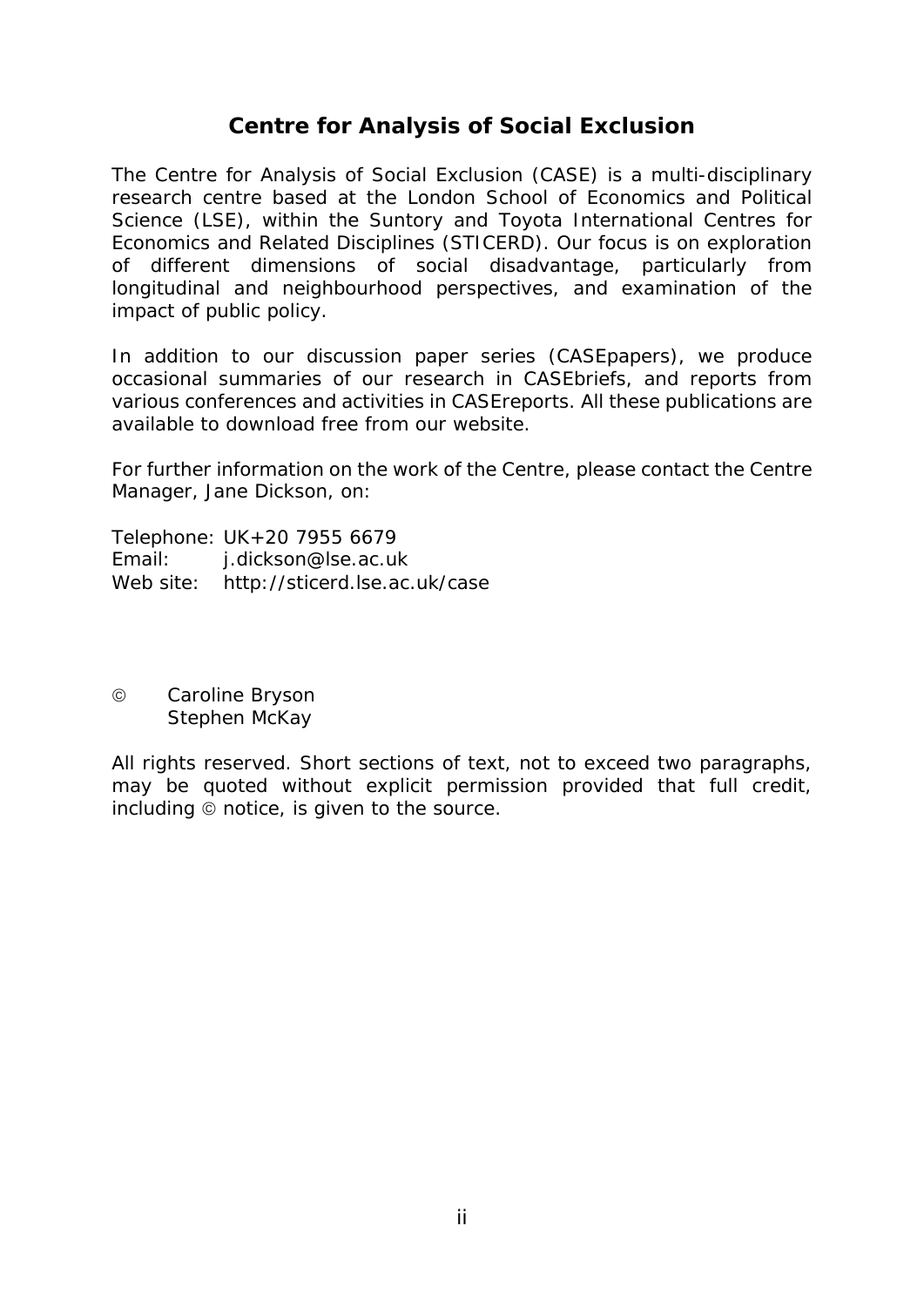#### **Editorial note**

Caroline Bryson is a partner of Bryson Purdon Social Research LLP and a PhD student at CASE. Stephen McKay is Distinguished Professor in Social Research at the University of Lincoln.

#### **Acknowledgements**

This paper makes use of data from the *Understanding Society* Innovation Panel. Understanding Society is an initiative funded by the [Economic and](http://www.esrc.ac.uk/)  [Social Research Council](http://www.esrc.ac.uk/) and various Government Departments, with scientific leadership by the **Institute for Social and Economic Research**, University of Essex, and survey delivery by [NatCen Social Research](http://natcen.ac.uk/) and [Kantar Public.](http://www.kantar.com/) The research data are distributed by the [UK Data Service.](https://www.ukdataservice.ac.uk/) We would like to thank Tarek Al Baghal, Annette Jackle and Michaela Benzeval for supporting our application to field this experiment in Wave 10 of the Innovation Panel, and for their help in its final design and execution.

We are very grateful to the Nuffield Foundation for funding our analysis and reporting, and for their ongoing input and support, in particular from Alex Beer, Teresa Williams and Tracey Budd. The Nuffield Foundation is an endowed charitable trust that aims to improve social well-being in the widest sense. It funds research and innovation in education and social policy and also works to build capacity in education, science and social science research. The Nuffield Foundation has funded this project, but the views expressed are those of the authors and not necessarily those of the Foundation. More information is available at [www.nuffieldfoundation.org.](http://www.nuffieldfoundation.org/) We would also like to thank our reviewers, whose comments have helped shape the final version of the paper produced here.

#### **Abstract**

The under-representation of non-resident parents in surveys has long hindered research on family separation, leaving key evidence gaps for those making policy and practice decisions related to separating and separated families, including (but not restricted to) issues around child support, child arrangements, welfare benefits and housing. In this paper, we articulate the importance of robust quantitative data collected directly from non-resident parents. We review the methods previously employed to attempt to achieve this, and we use the UK Household Longitudinal Study (UKHLS) (University of Essex, ISER, 2017) to demonstrate where and how response biases occur. The main body of the paper reports findings from an experiment run on Wave 10 of the UKHLS Innovation Panel (Al Baghal et al., 2018; University of Essex, ISER, 2018) in which we compare two approaches to identifying non-resident parents from among the panel members. One method, a variant of that currently used in the UKHLS, asks panel members about living relatives with whom they do not live. The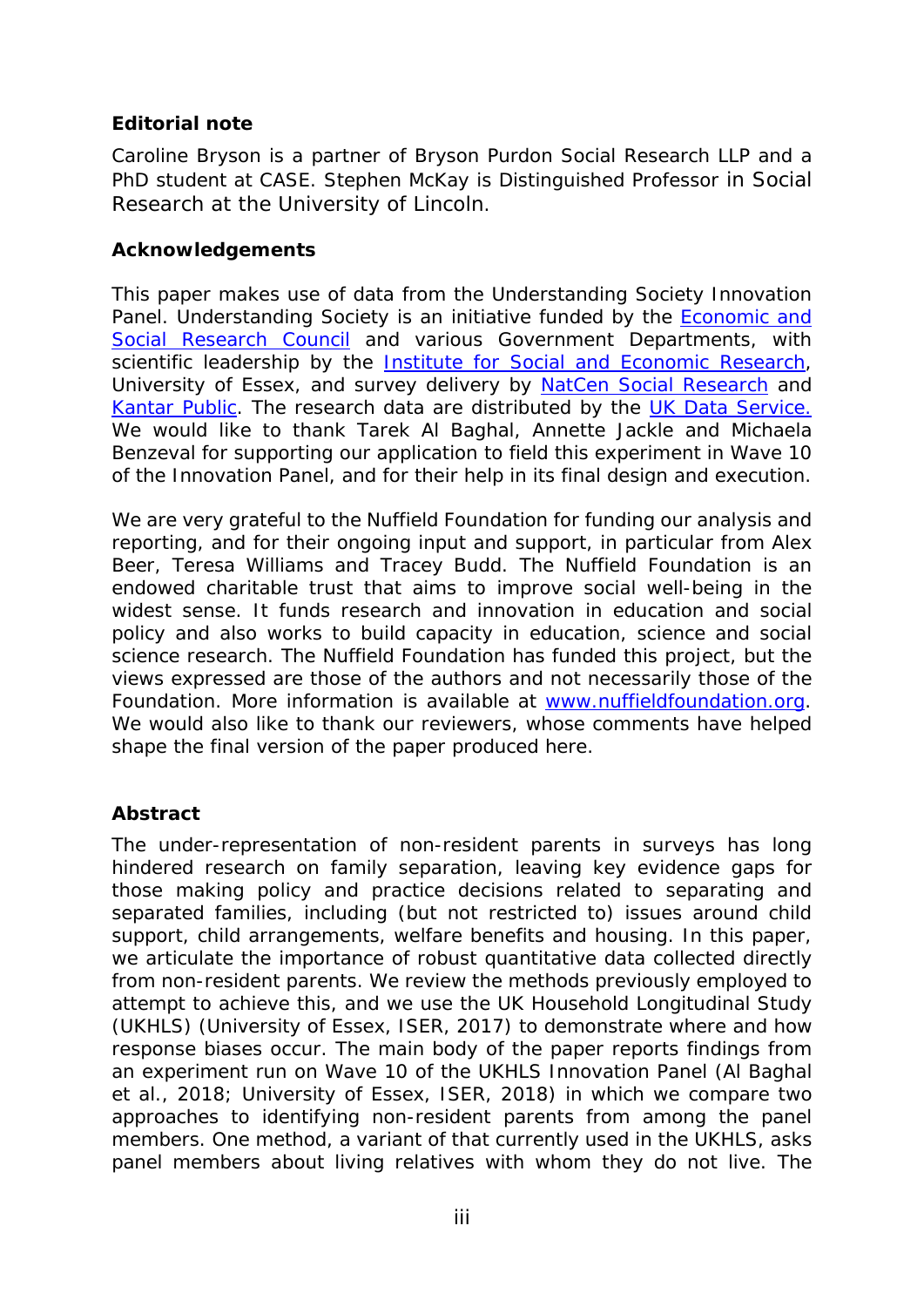second method modifies the UKHLS standard fertility history questions collecting information on past births and then asks whether any such children are under 18 and living outside the household. Our findings are necessarily tentative, with around 100 non-resident parents identified across both arms of the experiment from among the 2,570 panel members interviewed in Wave 10. They nonetheless point towards a potential to improve the survey representativeness of non-resident parents, at least to some degree. While we found no statistically significant differences in the non-resident parent prevalence rates between the two methods, *in combination* they increased the non-resident parent sample by one quarter. Moreover, the data suggest that the fertility history approach improves the representativeness of the non-resident parent sample, in terms of both their socio-demographic profile and their levels of parental involvement. That said, even the combined approach results in a large underrepresentation of non-resident parents and a continued bias towards those who are more involved with their children.

Key words: non-resident parent, family separation, parenting, child support, child contact, survey methodology, survey sampling

JEL numbers: C83; I31; I38; K36

Corresponding author: Caroline Bryson c.bryson@bpsr.co.uk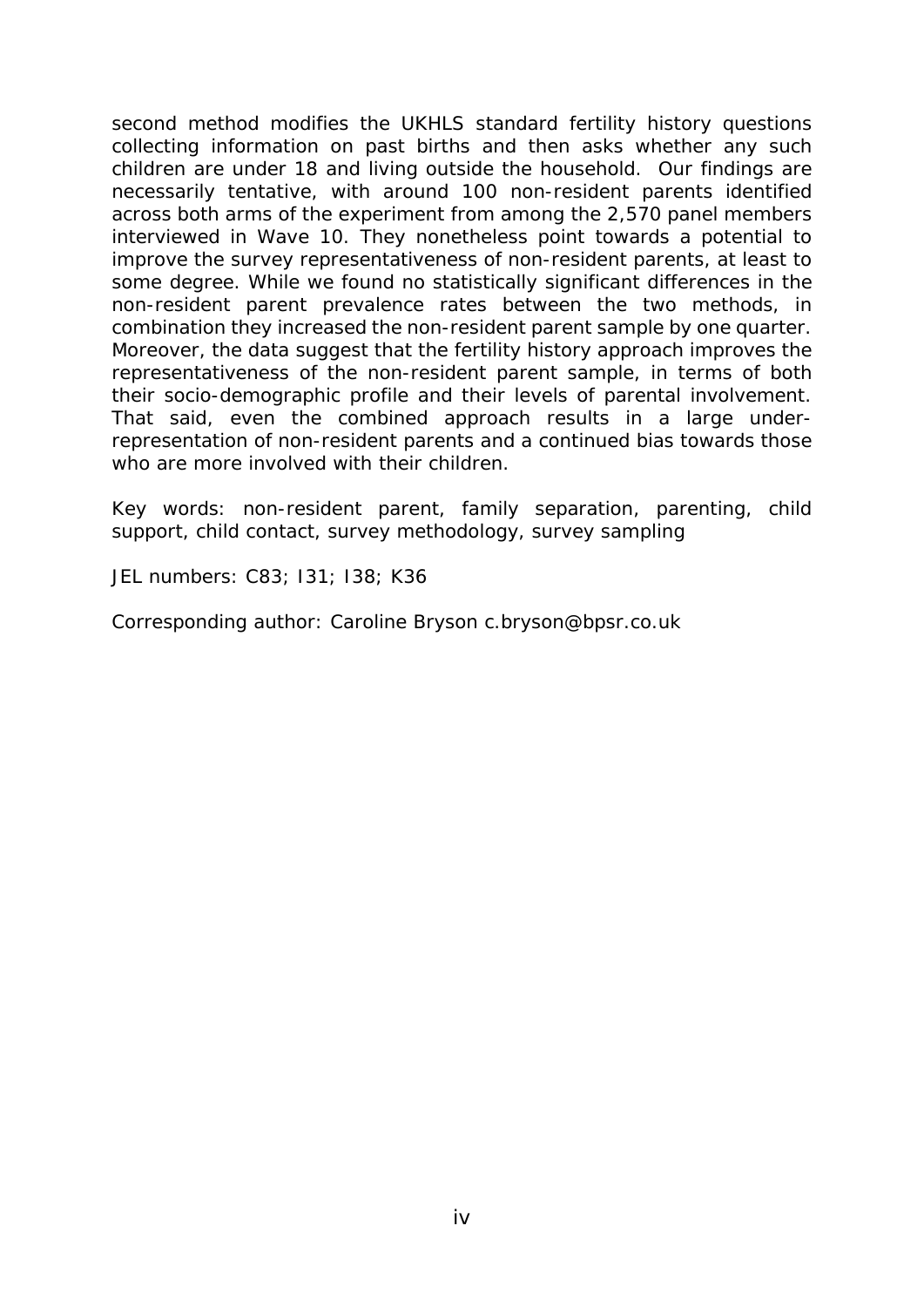# **1. Introduction**

A recent review of the data infrastructure on family separation (Bryson et al., 2017) highlighted a lack of robust data from non-resident parents as the cause of a key knowledge gap. The paucity of data collected directly from non-resident parents can be explained in part by an insufficient priority placed in many studies on the role of non-resident parents in postseparation parenting - or on the role of fathers more generally. However, an equally, if not more, pivotal reason is the methodological challenge in achieving representative samples of non-resident parents. Non-resident parents are consistently under-represented in population surveys<sup>[1](#page-4-0)</sup>: only a proportion self-identify when asked, and those who do are unrepresentative of non-resident parents as a whole. Often in surveys they are outnumbered by parents with care (the parent with primary care of the child, see text box below) by a factor of between two and three (e.g.  $649/312 = 2:1$ , in Blackwell and Dawe, 2003). The challenges in producing reliable statistics contribute to decisions – particularly in times of stretched budgets – either not to include non-resident parents in child- or family-focused studies or, in population surveys, not focus specific survey questions at non-resident parents in the knowledge that the survey respondents do not well represent their population.

Our first step in this paper is to articulate the value in striving to collect data not only *about* but also directly *from* non-resident parents. We go on to describe the methodologies employed in previous studies to identify nonresident parents. The UK Household Longitudinal Study (UKHLS) is one of the few current studies which does attempt to identify non-resident parents and, as such, we use it as a case study to demonstrate where the response biases exist. We consider to what extent biases arise by virtue of the fact that some of the socio-demographic groups most prone to survey nonresponse are disproportionately represented among non-resident parents (e.g. young urban men) and explore what other factors appear to be at play.

The main body of the paper reports on the findings of an experimental study on Wave 10 of the UKHLS Innovation Panel in which we explore the potential to improve the prevalence and representativeness of non-resident parents. Using a detailed set of questions to collect respondents' fertility, adoptive and step-parenting history we test whether this approach elicits a better response (i.e. more, and more representative, non-resident parents) compared to the standard UKHLS approach of identifying non-resident parents by asking about relatives not living in the respondent's household. The UKHLS provides the largest and most comprehensive longitudinal dataset for the study of family structure and family life (particularly where

<span id="page-4-0"></span> $\overline{1}$ 

Within population surveys, we include both those of the general population, of families/parents and those focusing specifically on separated families/parents.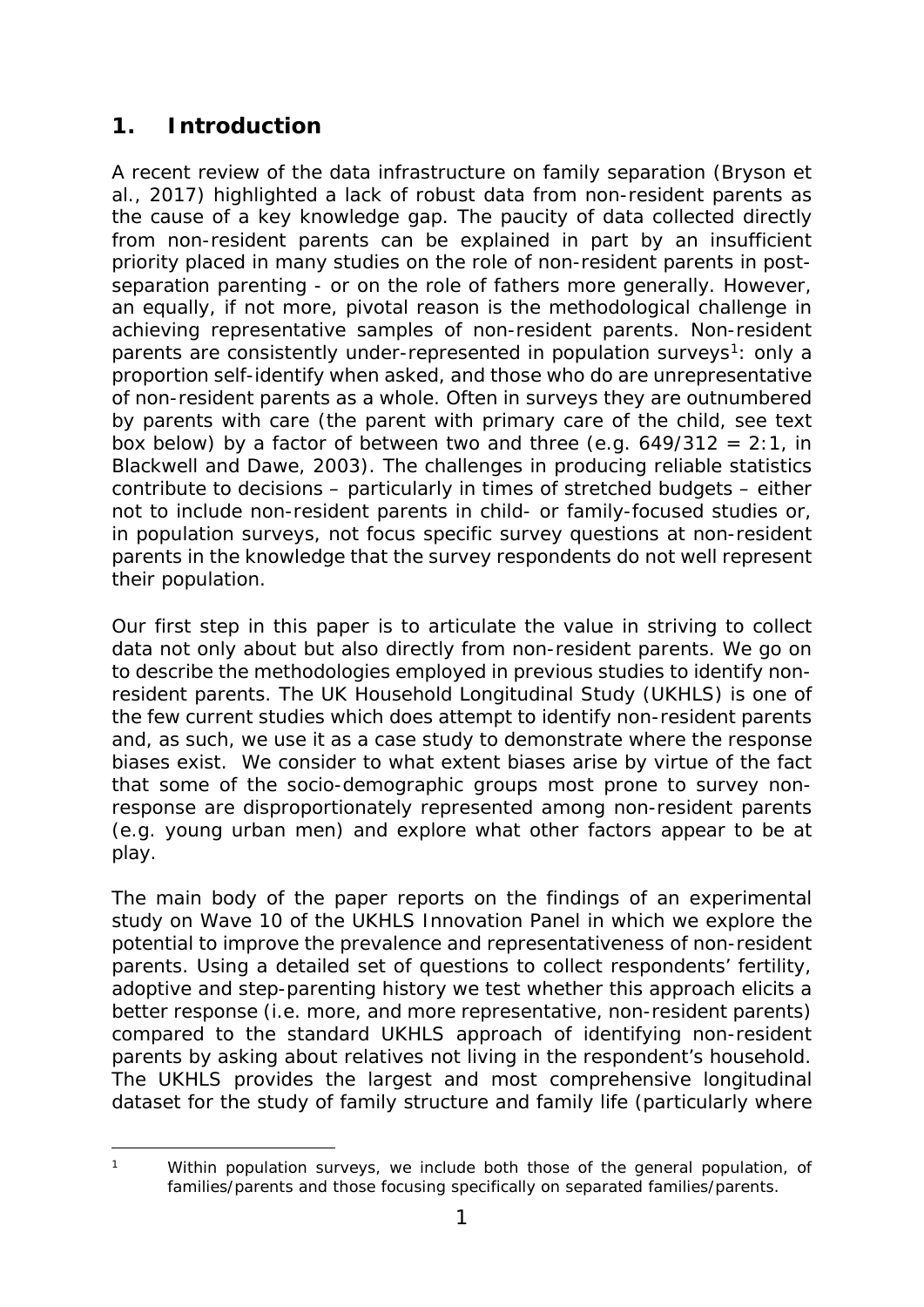families have separated), so improving its non-resident parent representativeness would be hugely beneficial to research and policy communities. And, of course, our findings have applicability for all future surveys attempting to identify non-resident parents and/or study family separation.

#### *Note on terminology*

The terms 'parents with care' and 'non-resident parents' are used here for want of better terminology. Although commonly used to distinguish which parent has primary care of the child (or with whom the child mostly lives), they mask the varied circumstances of separated families, where children may spend significant amounts of time (including overnight) with a 'non-resident' parent.

Likewise, the term 'single parent' refers to their household status, rather than implying that the other parent (or a new partner) is not involved in the upbringing of the child (or indeed not potentially living with the child for a minority of the time).

# **2. Why do we need survey data collected directly from non-resident parents?**

Given the methodological challenges in involving non-resident parents in surveys, an easy solution would be to not attempt to do so, and instead rely on the reports of parents with care. Indeed, this is the approach historically taken in a range of cross-sectional and longitudinal studies focusing on children's outcomes, parenting or family life (for example, the Families and Children Study (FACS); the Millennium Cohort Study (MCS); Born in Bradford). However, moving forward, this is inadequate on several levels.

First, both research and policy need study designs to reflect diversity in family structures. With four in ten children experiencing lone parenthood during their childhood (DWP, 2015), two and a half million separated families are raising four million dependent children at any point in time (Punton-Li et al., 2012). This means that non-resident parents represent a substantial proportion of the UK's parents, too big a proportion to exclude them from quantitative research, or to 'make do' with poor quality data. Second, child- and family-focused studies need to better capture the role of *both* parents rather than continue with the traditional mother-centric focus. With fathers making up nine in ten non-resident parents, and the reverse for parents with care (Lader, 2008), the need for data from nonresident parents can be seen as part of a wider recognition of the need for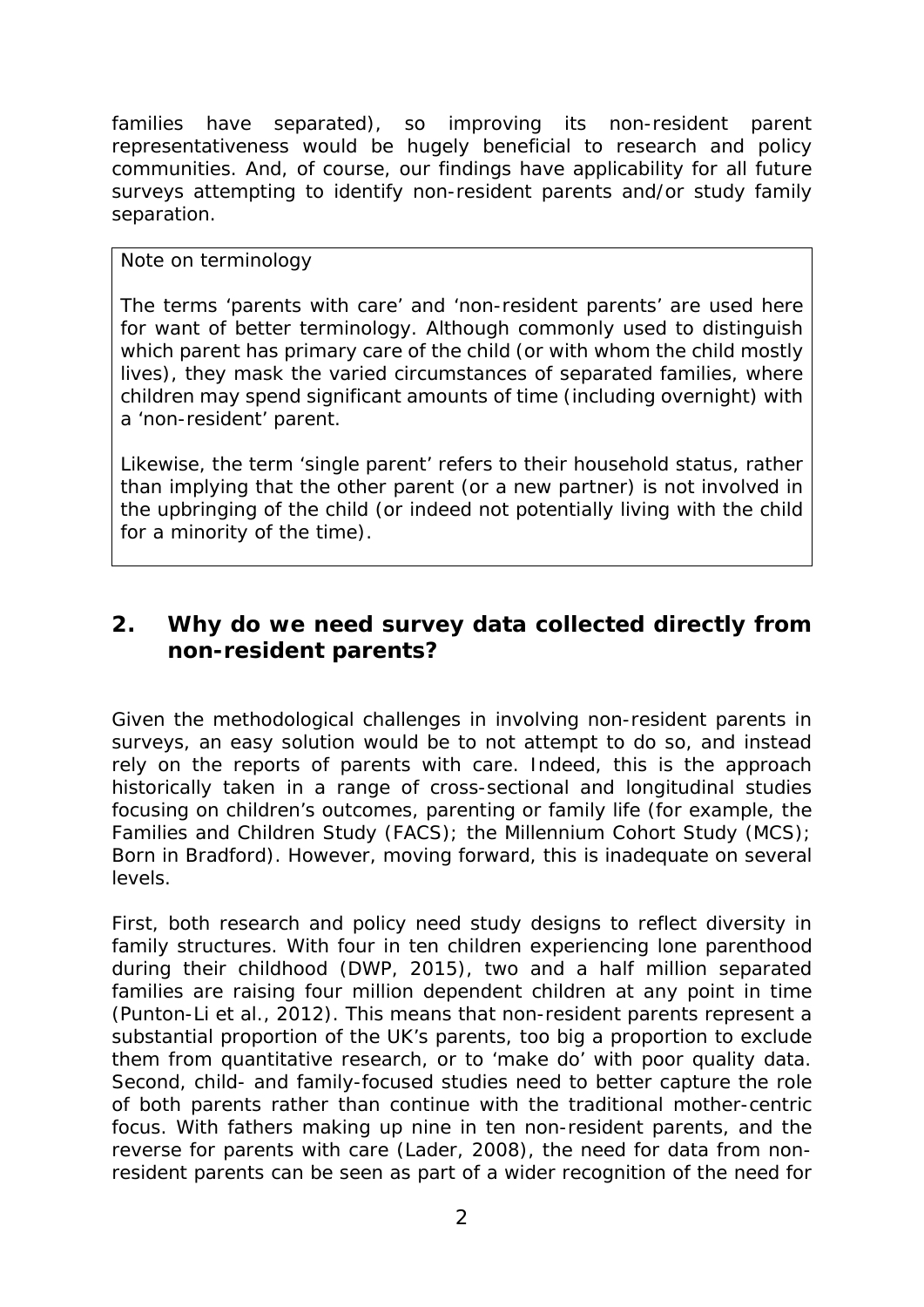better data on fathers. 'Modern' fathering roles practised and aspired to today (Dermott, 2014) mean that fathers are now more involved in dayto-day child-rearing (Hook and Wolfe, 2012; Kiernan, 2016). While there is a growing recognition of the importance of fathers in terms of a range of children's socio-emotional, behavioural and cognitive outcomes, the UK evidence base is weak (Sarkadi et al., 2008; Flouri, 2015; Gregory and Milner, 2011). Relatively little is known about the role of non-resident parents in their children's development, with data collection often limited to the frequency of contact with their children (e.g. Poole et al., 2016), despite evidence that the quality, rather than the quantity, of their involvement appears to be most important (Adamsons and Johnson, 2013). Moreover, current questions on frequency of contact (daily, weekly, monthly, etc) miss out common patterns of post-separation parenting, such as two-weekly blocks or alternating weekends with time during the week, with variations during school holiday times that may involve fathers more than during term times.

The third, and key point, relates to the importance of collecting data directly from non-resident parents. Although data collected from parents with care and (less commonly children) can provide a picture of the level and type of contact and relationships they have with the non-resident parent, the financial contribution (s)he makes, involvement in parenting, and so forth, this is only a partial picture, often from one perspective. Even on seemingly objective measures such as the level of contact and the provision of financial support, studies of separated parents indicate that – even attempting to take into account non-response bias among non-resident parents – parents with care tend to under-report and non-resident parents to over-report the non-resident parent's involvement (Peacey and Hunt, 2009; Bell et al., 2006). Likewise, Prady and Kiernan (2013) found that levels of concordance in parent with care and non-resident parent reports were lower for more subjective or evaluative measures. Without interviewing non-resident parents, we have very limited evidence – from non-resident parents' perspectives – on how and why different contact patterns arise, how child support arrangements are decided and negotiated, and how co-parenting arrangements emerge. These all influence children's experiences of their parents' separation and can impact on their short- and longer-term outcomes. Not enough is understood about the impact of family separation on non-resident parents, and on any subsequent new families they have, including impacts on health and wellbeing; on their parenting ability; on their income levels and housing (which, of course, can all have secondary impacts on their children), and on their support needs. If one is considering policy changes, it is difficult to propose measures on separated families without understanding the position of *both* biological parents, their respective motivations and constraints.<sup>[2](#page-6-0)</sup>

-

<span id="page-6-0"></span> $2$  It is worth noting that there are wider issues about the ways in which fathers are identified in surveys, reported in Speight et al. (2013) and Goldman and Burgess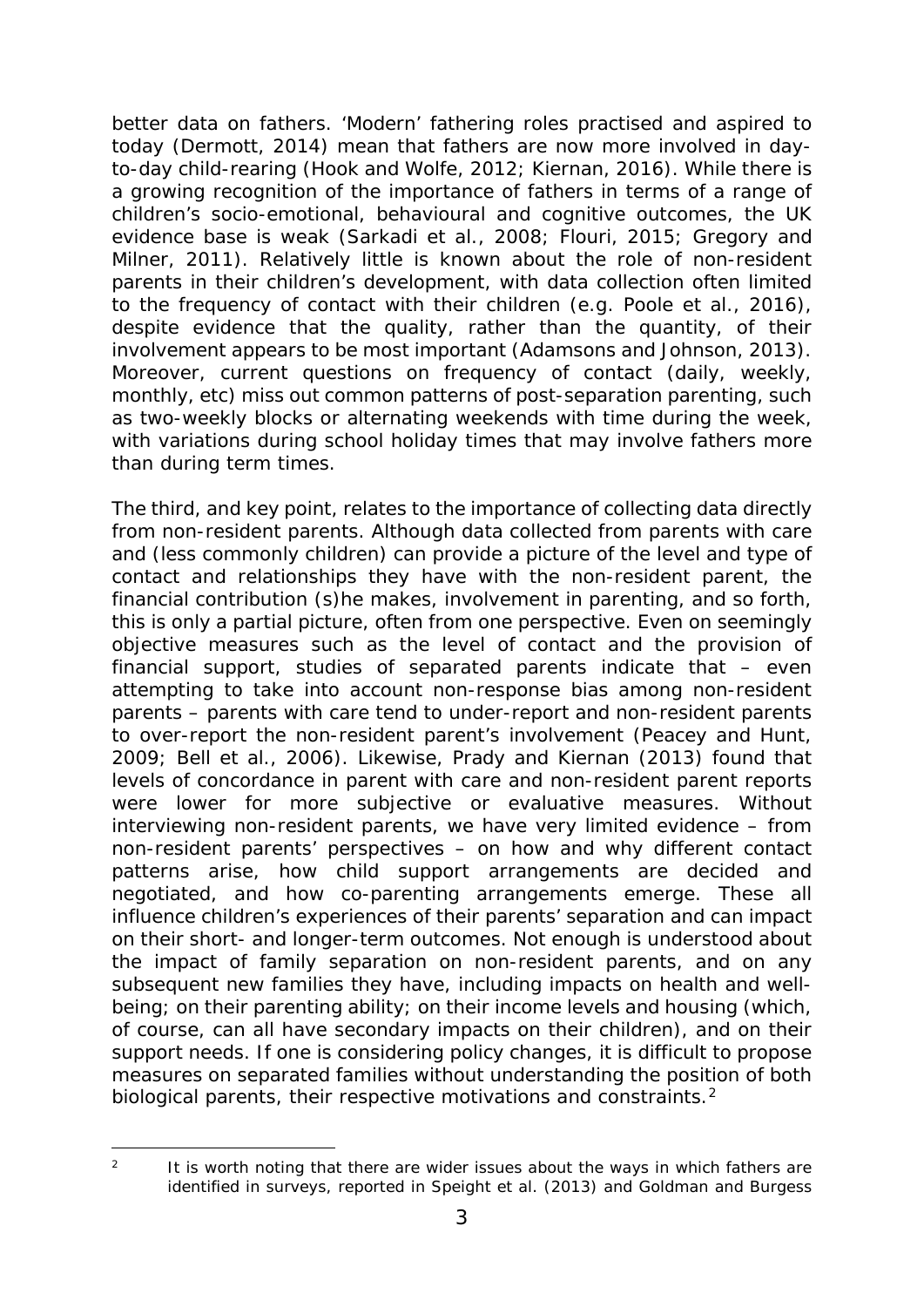# **3. Why do UK data struggle to capture non-resident parents?**

At the heart of the issue as to why surveys tend to under-represent nonresident parents is the fact that we rely on non-resident parents to selfidentify and participate in voluntary surveys: there is no comprehensive sampling frame from which to identify them. With no obligation for parents to centrally register that they live apart or have separated, administrative datasets in the UK are of limited value for identifying non-resident parents. While many, or most, single parents are identifiable if they claim means tested benefits as a result of their status, there is no such 'flag' for nonresident parents (or indeed all parents with care). Specific sub-groups of non-resident parents can be identified via court records and via the Child Maintenance Service (CMS), the statutory child support system which replaced the Child Support Agency (CSA) in 2012. However, the combined coverage of these two databases is limited. Around one in ten separating or separated families go to court to settle financial or child arrangements (Blackwell and Dawe, 2003), and with the withdrawal of legal aid for almost all private family law cases in 2012, these numbers are likely diminishing. What is more, these are among the most acrimonious separations, and involve only those who can afford to pay legal costs. Use of the CMS is voluntary and, again, the number of separated parents using the system is diminishing. Historically (until 2008), use of the CSA was compulsory for parents on means tested benefits and voluntary for others, resulting in a system consisting of a combination of low-income families and families with more acrimonious relationships choosing to use it because they were less able to negotiate family-based arrangements. The new CMS (which has been rolling out since 2012) charges for its use. This, alongside a general encouragement to use the statutory system only as a last resort means, means that CMS records going forward will include a smaller proportion, and an increasingly unrepresentative sample, of all separated parents.

Therefore, population surveys remain the only route for researchers to identify representative samples of the non-resident parent population. While longitudinal studies – with the UKHLS the prime example – can identify non-resident parents as and when families separate over time, low rates of separation (around two per cent of couples with dependent children per year) limit the potential sample size of non-resident parents identified this way. Moreover, despite best efforts, to date the UKHLS has struggled to retain non-resident parents in the sample after separation. Among the approximate 120 intact families with dependent children who separate between annual waves, for only around 35 of these do both parents remain

-

<sup>(2018)</sup> with insufficient account taken of the diverse nature of fatherhood in contemporary society.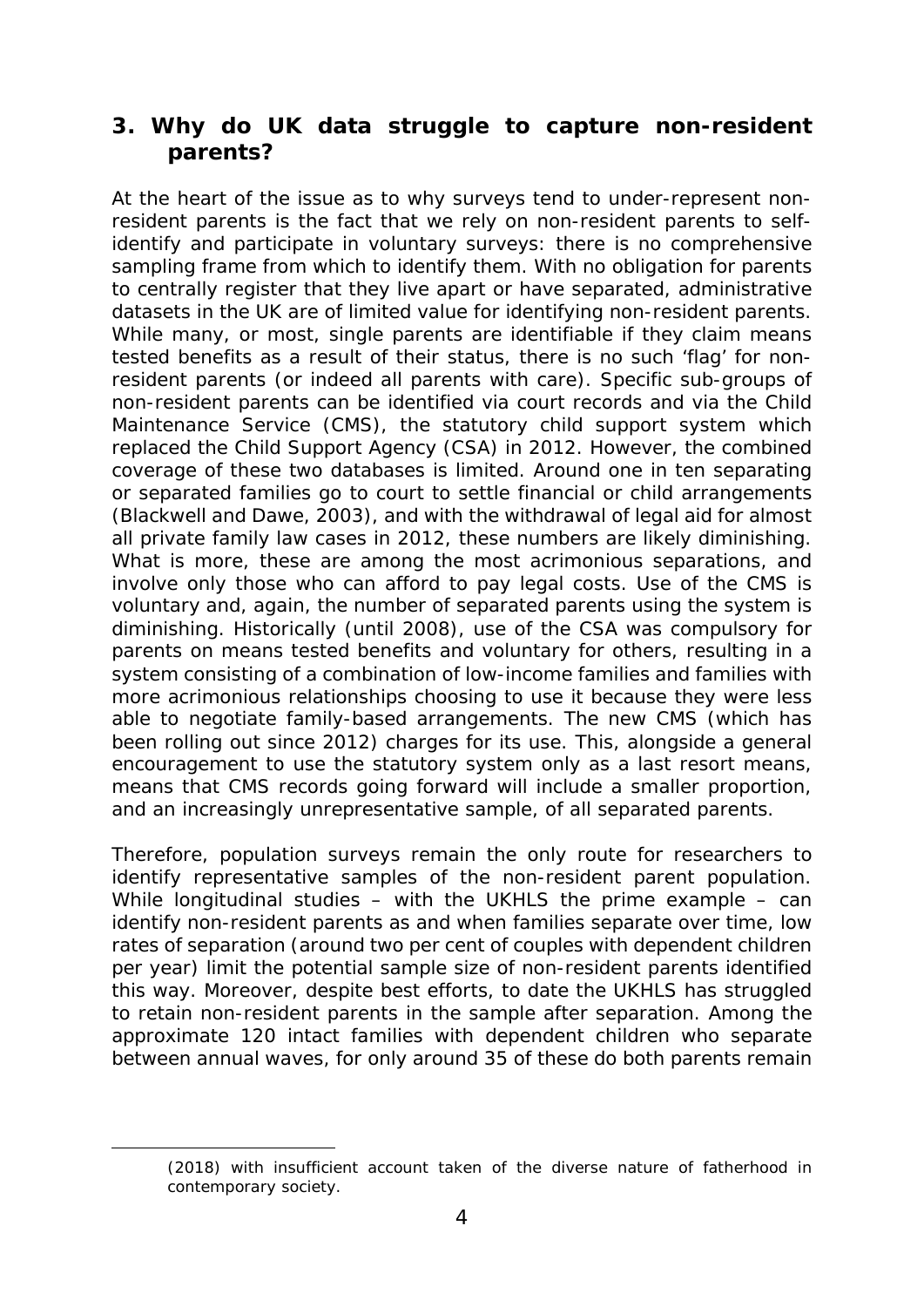in the study the wave after separation. $3$  So, studies wanting to include the full cross-section of the non-resident parent population<sup>[4](#page-8-1)</sup> rely on nonresident parents identifying themselves in response to a set of survey questions about non-resident children. The UKHLS currently identifies nonresident parents as respondents with a son/daughter aged under 16 living outside their household, asking them to pick all living relative types from a showcard list that starts with their mother, then father, before son/daughter and goes on to list siblings and great/grand relationships. A range of other studies employed similar approaches (e.g. Peacey and Hunt, 2008; Wikeley et al.[5](#page-8-2), 2008; Blackwell and Dawe, 2003; Bradshaw et al., 1999) attempting to identify non-resident parents by asking directly whether respondents had children with whom they did not live.

All these studies experienced similar difficulties: they identified far fewer non-resident parents than expected and found that those who did selfidentify were biased in terms of their demographics and their involvement with their children. For example, in their study of separated parents, Peacey and Hunt (2008) identified non-resident parents by asking ONS omnibus respondents whether they had children under 17 who did not live with them but, rather, lived with their other parent for most or all of the time. Their screening process included reassurances of the independent (nongovernment) nature of the survey (which was conducted in 2006/7 at a time when concerns about the CSA 'tracking down' non-payers were perhaps higher than now), as well as a recognition in their question wording of the sensitivities of asking about non-resident children. Parents with care were identified by asking if their child(ren)'s other parent lived with them. If resident and non-resident parents were equally likely to self-identify, we would expect just under half of the separated parents identified in their survey to be non-resident parents.<sup>[6](#page-8-3)</sup> Instead, in Peacey and Hunt's study, it was 30 per cent. What is more, those who did identify as non-resident parents were strongly biased towards those with more parental involvement. For instance, non-resident parents accounted for only 15 per cent of those separated parents saying that there was no contact between the child and their non-resident parent. This broad pattern is replicated across the other cross-sectional studies cited above, as well as in

-

<span id="page-8-0"></span> $3$  While this is likely largely due to attrition, in some instances the UKHLS only attempts to track the mother.

<span id="page-8-1"></span><sup>4</sup> A number of government-funded studies focus only on those involved in the statutory (e.g. child support) system or court proceedings, where administrative records are used as a sampling frame (e.g. Patel et al., 2016).

<span id="page-8-2"></span> $\frac{5}{10}$  Wikeley et al.'s study included a combination of parents with care and non-resident parents involved with the CSA, sampled through CSA records, and other separated parents identified through screening respondents to the Family Resources Survey.

<span id="page-8-3"></span> $\frac{6}{100}$  The correct proportions also depend on how many non-resident parents have multiple families, and how many parents with care have children with multiple nonresident parents.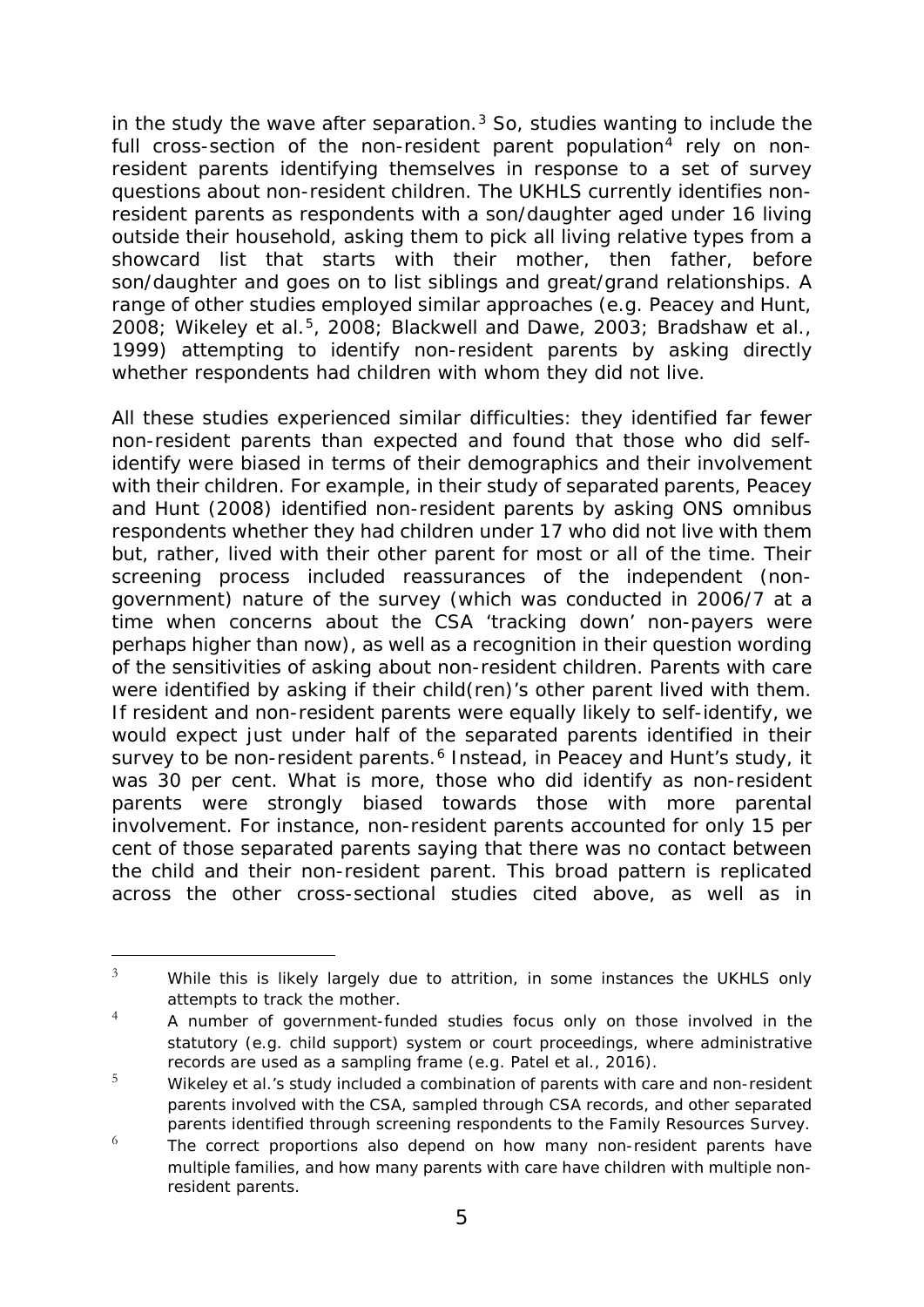longitudinal surveys such as the British Household Panel Survey and UKHLS (see below for more detail on the UKHLS).

The reasons why surveys fail to identify sufficient numbers – or representative profiles – of non-resident parents are unclear, and a combination of factors is likely at play. Part of the explanation likely lies in the fact that younger men of lower socio-economic backgrounds are less likely to participate in surveys – and, in turn, make up a disproportionate number of non-resident parents. For instance, Peacey and Hunt (2008) report differential non-response among men (compared to women), particularly divorced, separated and never-married men. However, it is suspected that at least some of the explanation lies in a reticence among non-resident parents to self-identify - because of a painful relationship or because of a lack of fulfilment of their parental and/or financial obligations - or a perception among some non-resident parents that they do not 'count' as a parent, because they have no contact or a poor relationship. This may be due in part to child support obligations, but also to the sensitivities of talking about children for whom they have no ongoing parental role. Peacey and Hunt largely discount the idea that under-identification is due to nonresident parents not knowing about their children: only two per cent of parents with care in their survey reported that this was the case.

This pattern of results – and debates about the causes – are replicated in the United States. Stykes et al. (2013) cite a range of US literature going back to the 1980s which points to the same conclusions about the underrepresentation in surveys of young disadvantaged men (citing Martin, 2007). They also raise the potential for a higher proportion of these men being in institutions (e.g. prison or army) and therefore excluded from household surveys (citing Marsiglio et al., 2000). As with the UK literature, they point to several US commentators suggesting a greater reluctance on the part of non-resident parents to self-identify than parents with care (e.g. citing Garfinkel et al., 1998).

#### *3.1 How far is it simply an issue of non-response and attrition bias among less advantaged groups?*

Ironically, because of the difficulties in achieving representative samples of non-resident parents – and a lack of administrative data to provide a national profile – it is hard to answer the question of whether non-resident parents are overly represented within the socio-demographic groups who are less likely to take part in surveys. So, based on an assumption of a high degree of assortative mating (Henz and Mills, 2017), we look at the sociodemographic profile of *parents with care* to provide a proxy picture of nonresident parents. We compare their profile to that of all parents, to assess how far separated parents differ from all parents in terms of their socioeconomic profile. More precisely, we focus here on parent with care *mothers*, and compare them to all mothers. This is necessary to provide a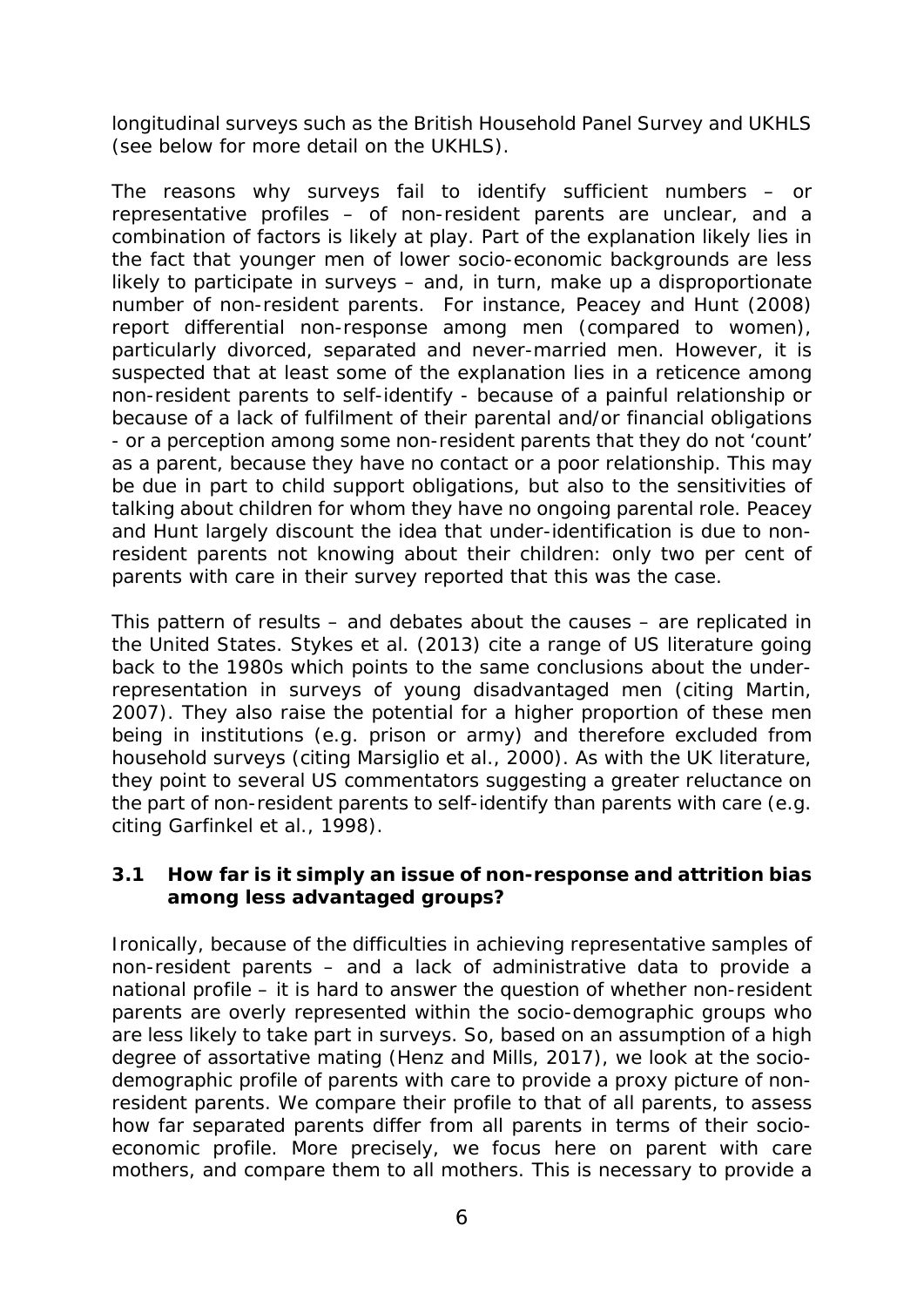meaningful comparison, given that nine in ten parents with care are mothers, so comparing to all parents would hide, for instance, natural differences in economic activity between mothers and fathers. We need to be mindful that, to some extent, the economic profile of parents with care will be influenced by the separation itself. However, we have a number of more fixed demographics (e.g. education level) which suggest that economic differences between parent with care mothers and all mothers pre-date the separation.

Table 1 shows the demographic profile of mothers, split into those who are parents with care (themselves divided into those who are single and those who are repartnered) and those living with their children's fathers, based on the UKHLS Wave 3 using cross-sectional weights to reflect the UK population (UKHLS, ISER, 201[7](#page-10-0)).<sup>7</sup> A recent paper by Lynn and Borkowska (201[8](#page-10-1)) on non-response and attrition bias compares the UKHLS $<sup>8</sup>$  panel</sup> profile with 2011 Census figures. They highlight the under-representation of men, people in London and those with a severe long-term limiting illness and disability upon entry into the panel, together with differential attrition among young people, non-white minority ethnic groups, lower income groups and those living in London.

Clearly, our analysis cannot test for differential non-response by gender, but it does look at a range of other socio-demographics known to be associated with survey non-response and attrition. As anticipated, parent with care mothers (and we therefore hypothesise non-resident fathers) are less likely than average to be in paid employment or training (58 per cent compared to 68 per cent of all mothers) and twice as likely to be unemployed (10 per cent compared to five per cent). <sup>[9](#page-10-2)</sup> They are less likely to be in managerial or professional occupations (33 per cent compared to 41 per cent of all others) and more likely to be in routine occupations (37 per cent compared to 29 per cent). They are more likely to be struggling financially (for instance, nine per cent report living comfortably compared to 19 per cent of all mothers). They are less likely to be educated to degree level (14 per cent compared to 21 per cent of all mothers) and more likely to have GCSEs or equivalents as their highest educational qualification (31 per cent compared to 23 per cent). All these differences are statistically significant.

<span id="page-10-0"></span><sup>-</sup><sup>7</sup> We chose to use UKHLS Wave 3 as the first wave to field the full module of questions on child support and contact. Thus, we benefit from the inclusion of these questions, but avoid the attrition bias of more recent waves.

<span id="page-10-2"></span><span id="page-10-1"></span> $8$  The paper also looks at the British Household Panel Survey (BHPS).

Lower levels of employment among parent with care mothers may to some extent reflect the difficulties of combining paid work and childcare responsibilities as a single parent. However, the lower levels of employment among repartnered parents with care (not as low as single mothers but lower than mothers living with children's fathers) suggests there is also an underlying socio-demographic skew among parents with care.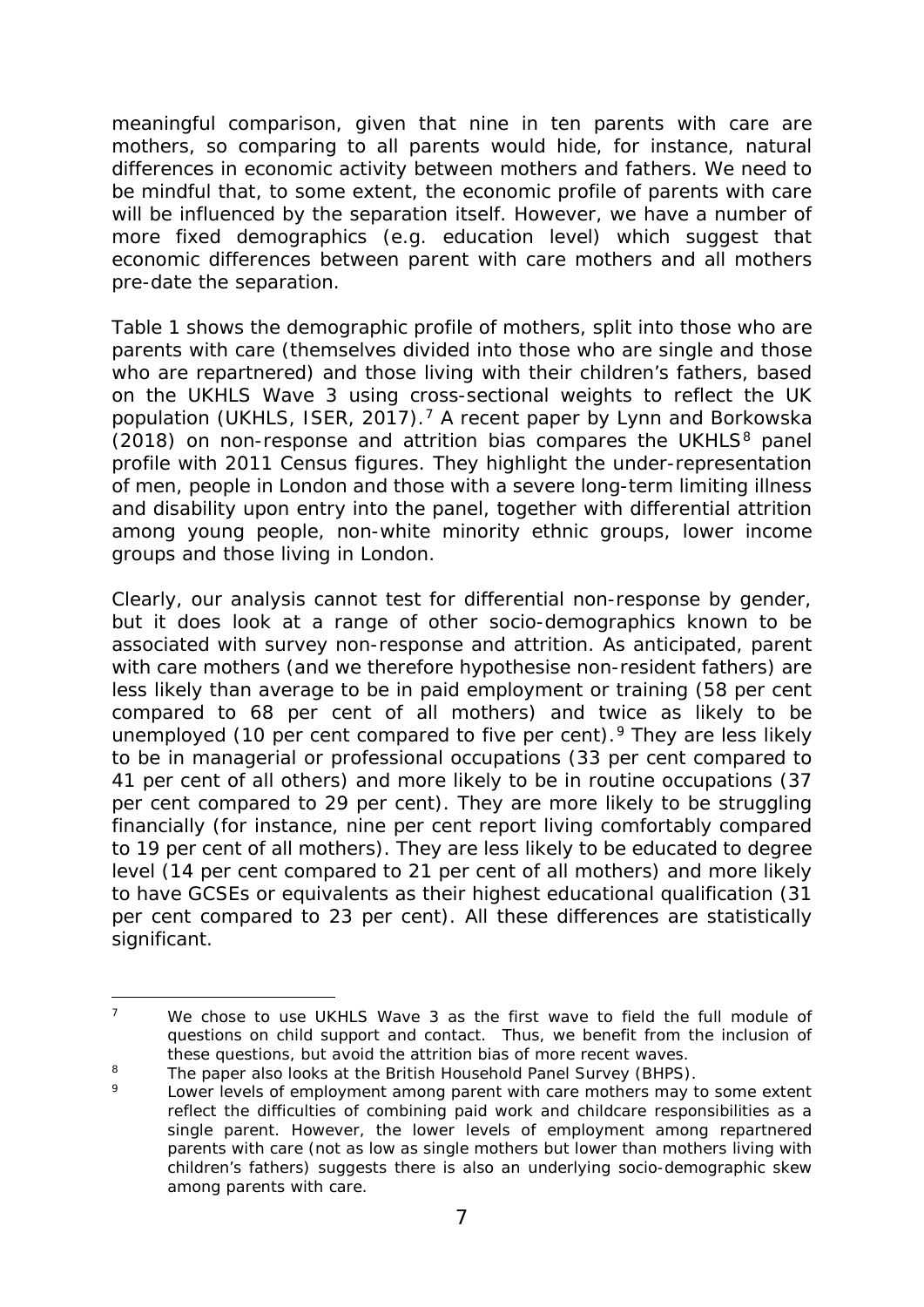Although no more likely than average to live in London, parent with care mothers are more likely than all mothers to live in an urban area, another factor associated with survey non-response (82 per cent compared to 78 per cent of all mothers). They are more likely to be Black (six per cent compared to three per cent) and less likely to be Asian (three per cent compared to six per cent). They are younger on average, with a mean age of 37 years compared to 41 among all mothers.

We find that parent with care mothers are also more likely than other mothers to be in poor health or have a longstanding illness or disability (31 per cent compared to 28 per cent) – another factor correlated with lower levels of non-response (Lynn and Borkowska, 2018). However, we are reticent to draw conclusions from this, as we know little about the correlation between parent with care and non-resident parent health, nor can we account for the effect of the separation on the parent with care's health.

|                                                                     |                 | Parent with care mothers | <b>Mothers</b> | All        |          |
|---------------------------------------------------------------------|-----------------|--------------------------|----------------|------------|----------|
|                                                                     | AII             | <b>Single</b>            | Repartnered    | living     | mothers  |
|                                                                     | parent          | mothers                  | parent with    | with       | living   |
|                                                                     | with            |                          | care           | children's | with     |
|                                                                     | care            |                          | mothers        | fathers    | children |
|                                                                     | mothers<br>$\%$ | %                        | %              | %          | %        |
|                                                                     |                 |                          |                |            |          |
| Average age<br>(mean<br>years)                                      | 36.9            | 36.8                     | 37.3           | 43.1       | 41.4     |
| <b>Employment status</b>                                            |                 |                          |                |            |          |
| In.<br>paid                                                         |                 |                          |                |            |          |
| work/government<br>training                                         | 58.4            | 57.2                     | 62.1           | 72.0       | 68.2     |
| Unemployed                                                          | 10.4            | 12.2                     | 4.9            | 2.8        | 4.9      |
| Looking after the home                                              | 23.9            | 23.0                     | 26.4           | 17.6       | 19.3     |
| Other                                                               | 7.3             | 7.6                      | 6.6            | 7.6        | 7.5      |
|                                                                     |                 |                          |                |            |          |
| Socio-economic                                                      |                 |                          |                |            |          |
| group (NS SEC)                                                      |                 |                          |                |            |          |
| Managerial,<br>administrative<br>and<br>professional<br>occupations | 32.9            | 32.2                     | 34.9           | 43.3       | 40.9     |
| Intermediate<br>occupations                                         | 18.2            | 19.4                     | 14.8           | 18.6       | 18.5     |
| Small employers<br>and<br>own account workers                       | 7.1             | 6.8                      | 7.8            | 7.3        | 7.3      |
| Lower supervisory and<br>technical occupations                      | 4.4             | 4.7                      | 3.5            | 4.7        | 4.6      |
| Semi-routine<br>and<br>routine occupations                          | 37.4            | 36.8                     | 38.9           | 26.1       | 28.8     |
|                                                                     |                 |                          |                |            |          |

**Table 1: Comparison of the demographic profiles of mothers**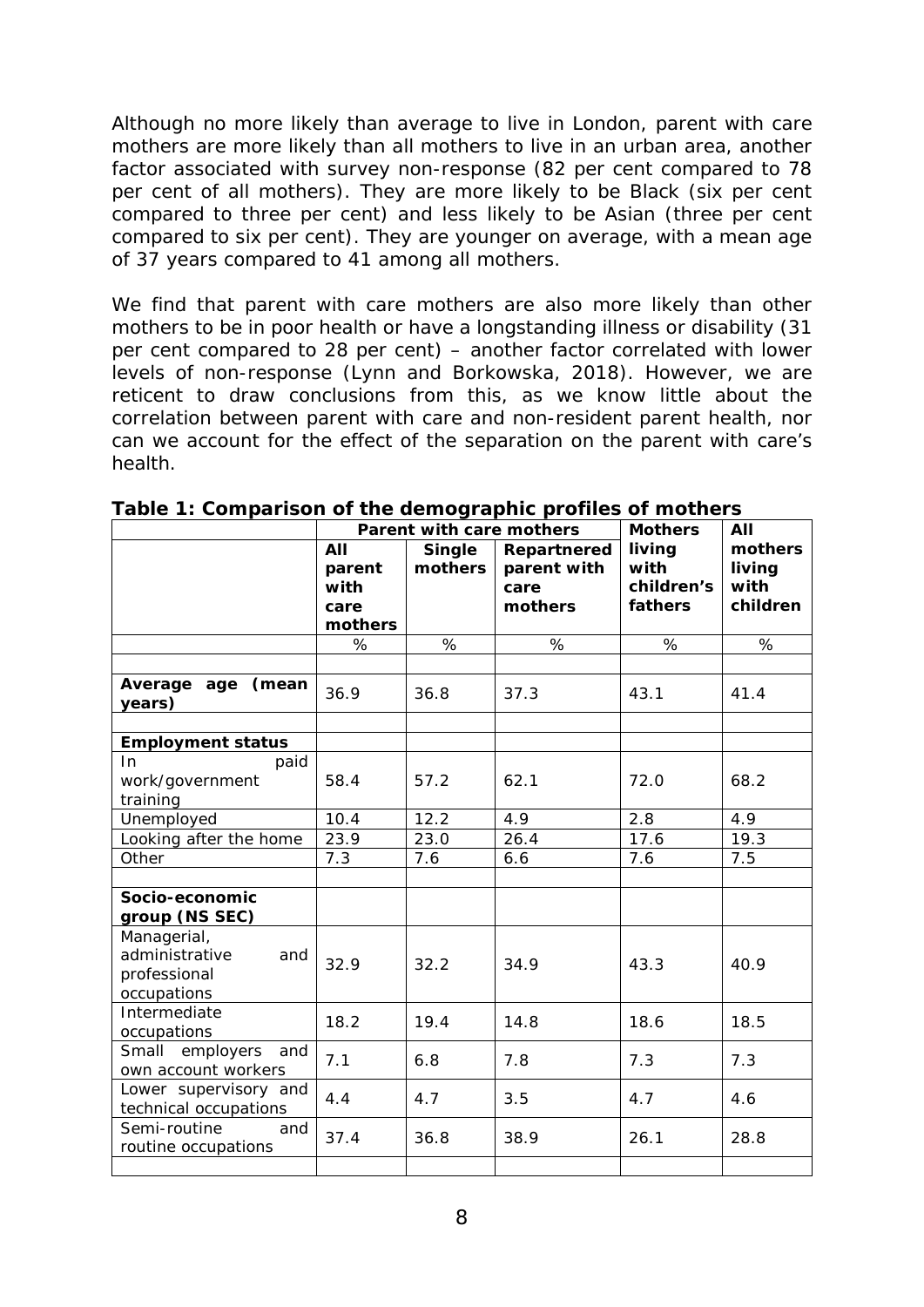|                                                  |                                          | Parent with care mothers | <b>Mothers</b>                                | All                                     |                                       |
|--------------------------------------------------|------------------------------------------|--------------------------|-----------------------------------------------|-----------------------------------------|---------------------------------------|
|                                                  | All<br>parent<br>with<br>care<br>mothers | <b>Single</b><br>mothers | Repartnered<br>parent with<br>care<br>mothers | living<br>with<br>children's<br>fathers | mothers<br>living<br>with<br>children |
|                                                  | $\%$                                     | $\%$                     | $\%$                                          | $\%$                                    | $\%$                                  |
| all<br>Base:<br>resident<br>mothers              | 2,874                                    | 2,102                    | 772                                           | 7,555                                   | 10,429                                |
| <b>Highest educational</b><br>qualification      |                                          |                          |                                               |                                         |                                       |
| Degree or higher                                 | 13.9                                     | 13.6                     | 14.7                                          | 24.4                                    | 21.5                                  |
| A levels or equivalent                           | 19.2                                     | 19.1                     | 19.6                                          | 19.5                                    | 19.4                                  |
| <b>GCSEs or equivalent</b>                       | 30.9                                     | 29.9                     | 33.6                                          | 20.3                                    | 23.2                                  |
| Lower<br><b>UK</b><br>or<br>no<br>qualifications | 36.0                                     | 37.3                     | 32.1                                          | 35.8                                    | 35.8                                  |
| How                                              |                                          |                          |                                               |                                         |                                       |
| managing                                         |                                          |                          |                                               |                                         |                                       |
| financially                                      |                                          |                          |                                               |                                         |                                       |
| Living comfortably                               | 8.9                                      | 6.9                      | 14.7                                          | 22.6                                    | 18.8                                  |
| Doing alright                                    | 28.4                                     | 26.2                     | 34.8                                          | 36.9                                    | 34.5                                  |
| Just about getting by                            | 38.3                                     | 39.4                     | 35.0                                          | 28.7                                    | 31.3                                  |
| Finding it quite difficult                       | 16.0                                     | 17.8                     | 10.4                                          | 8.4                                     | 10.5                                  |
| Finding it very difficult                        | 8.5                                      | 9.6                      | 5.1                                           | 3.4                                     | 4.8                                   |
|                                                  |                                          |                          |                                               |                                         |                                       |
| <b>Lives in London</b>                           | 12.4                                     | 14.3                     | 6.9                                           | 11.7                                    | 11.9                                  |
| Lives in urban area                              | 82.4                                     | 83.8                     | 78.4                                          | 76.3                                    | 78.0                                  |
| <b>Ethnicity</b>                                 |                                          |                          |                                               |                                         |                                       |
| White                                            | 89.0                                     | 87.4                     | 93.9                                          | 88.8                                    | 88.9                                  |
| <b>Black</b>                                     | 5.6                                      | 6.7                      | 2.5                                           | 1.7                                     | 2.8                                   |
| Asian                                            | 2.9                                      | 3.1                      | 2.1                                           | 7.5                                     | 6.2                                   |
| Mix                                              | 1.8                                      | 2.0                      | 1.1                                           | 1.0                                     | 1.2                                   |
| Other                                            | .7                                       | $.8\,$                   | $.5\,$                                        | 1.0                                     | .9                                    |
|                                                  |                                          |                          |                                               |                                         |                                       |
| <b>General health</b>                            |                                          |                          |                                               |                                         |                                       |
| Excellent                                        | 14.9                                     | 14.9                     | 14.8                                          | 20.3                                    | 18.8                                  |
| Very good                                        | 34.6                                     | 33.8                     | 36.9                                          | 37.4                                    | 36.6                                  |
| Good                                             | 29.9                                     | 30.2                     | 29.0                                          | 26.5                                    | 27.4                                  |
| Fair                                             | 15.5                                     | 16.1                     | 13.7                                          | 12.0                                    | 12.9                                  |
| Poor                                             | 5.1                                      | 5.0                      | 5.6                                           | 3.9                                     | 4.2                                   |
|                                                  |                                          |                          |                                               |                                         |                                       |
| Longstanding illness<br>or disability            | 30.7                                     | 30.4                     | 31.8                                          | 26.6                                    | 27.7                                  |
| Living arrangement                               |                                          |                          |                                               |                                         |                                       |
| Living with spouse/in                            |                                          |                          |                                               |                                         |                                       |
| civil partnership                                | 13.5                                     | O.O                      | 53.5                                          | 85.2                                    | 65.4                                  |
| Cohabiting                                       | 11.7                                     | O.O                      | 46.5                                          | 14.8                                    | 13.9                                  |
| Not living with partner                          | 74.8                                     | 100.0                    | O.O                                           | 0.0                                     | 20.6                                  |
|                                                  |                                          |                          |                                               |                                         |                                       |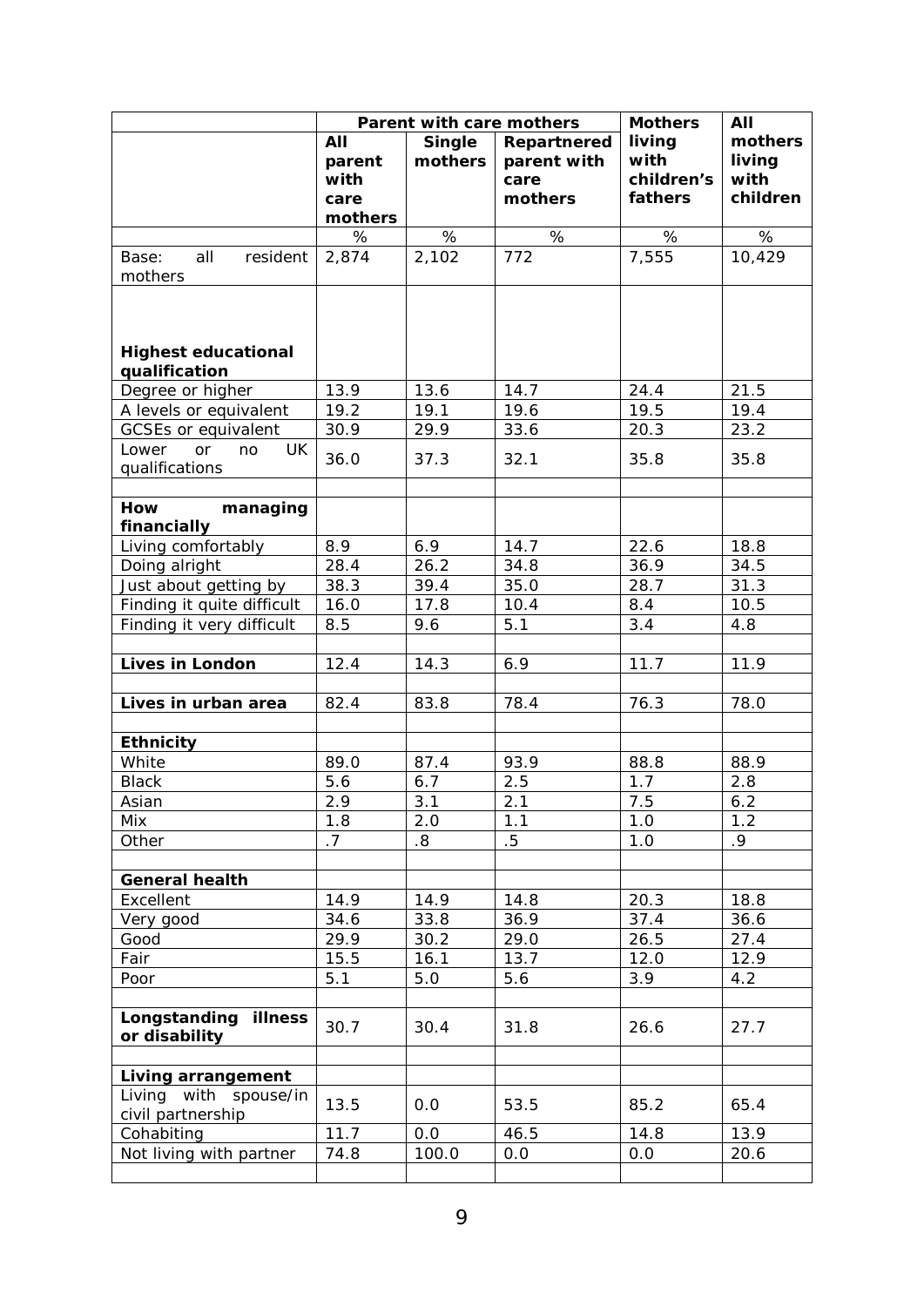|                  |     |          |                                          | Parent with care mothers                                                  | <b>Mothers</b> | All                                     |                                       |  |
|------------------|-----|----------|------------------------------------------|---------------------------------------------------------------------------|----------------|-----------------------------------------|---------------------------------------|--|
|                  |     |          | All<br>parent<br>with<br>care<br>mothers | Repartnered<br><b>Single</b><br>parent with<br>mothers<br>care<br>mothers |                | living<br>with<br>children's<br>fathers | mothers<br>living<br>with<br>children |  |
|                  |     |          | %                                        | %                                                                         | %              | %                                       | %                                     |  |
| Base:<br>mothers | all | resident | 2,874                                    | 2,102                                                                     | 772            | 7,555                                   | 10,429                                |  |

Source: UKHLS wave 3.

#### *3.2 How far do the demographic profiles of parents with care and non-resident parents differ?*

We establish above that at least part of the reason for the underidentification of non-resident parents is likely due to them being more likely to be among 'normal' survey non-responders. Our next step is to assess how far those who do self-identify represent non-resident parents as a whole. To do this, we compare the socio-demographic profile of nonresident parents in the UKHLS Wave 3 to that of parents with care. Again, because the majority of parents with care are mothers and non-resident parents are fathers, we focus our comparisons on parent with care mothers (split into single mothers and those who have repartnered) and nonresident fathers. Our findings are in Table 2.

The first issue to note is the much lower proportion of UKHLS panel members who identify themselves as a non-resident father, compared to parent with care mothers. There are three times as many parent with care mother respondents in the sample compared to the number of non-resident fathers. In prevalence terms, this equates to 5.4 per cent of parent with care mother panel members and 1.8 per cent non-resident father panel members. This discrepancy reflects the findings of other studies (although the most extreme example), including those of Peacey and Hunt (2008) discussed above. While we might expect somewhat fewer non-resident parents than parents with care (e.g. through widowhood; non-resident parents having multiple resident parents; non-resident parents being unaware of their child), this cannot account for the level of disparity observed across a number of studies.

These differences in prevalence rates tell a lot of the story. However, there are limited differences in the socio-economic profile of parent with care mothers and non-resident fathers. If we assume that the parent with care sample is much closer to being representative than the non-resident father sample, what evidence there is tends to point towards disadvantaged nonresident fathers being more likely to self-identify than others. Although differences in maternal and paternal work make comparisons in employment status and occupation hard to compare, non-resident fathers in the sample are less likely to have a degree (nine per cent compared to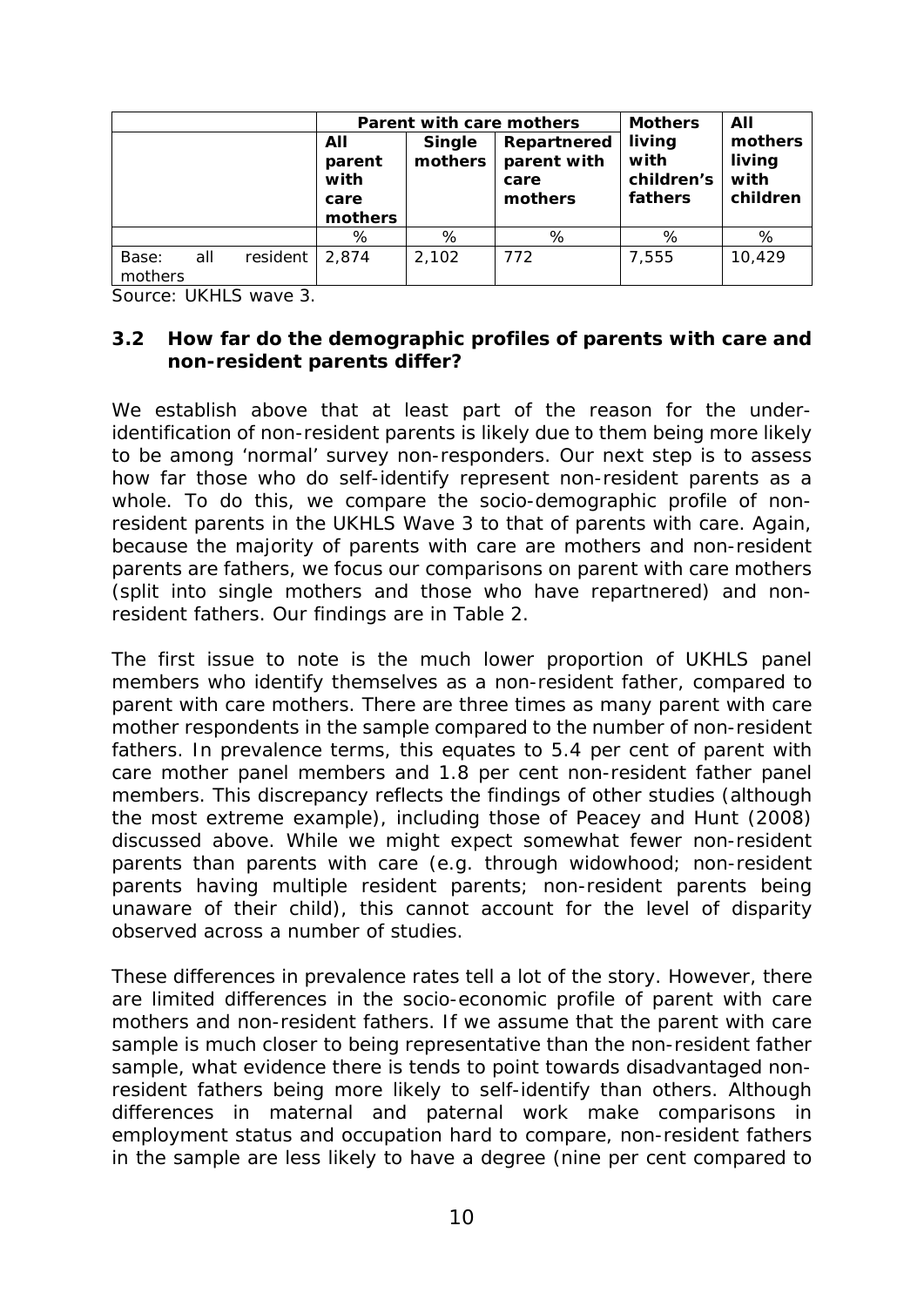14 per cent of parents with care) and more likely to have no or very low qualifications (43 per cent compared to 36 per cent).[10](#page-14-0)

However, there are other indications of differential non-response by nonresident fathers. They are less likely than parent with care mothers to live in London (nine per cent compared to 12 per cent of parent with care mothers) or live in an urban area (77 per cent compared to 82 per cent), and less likely to be from a non-white minority ethnic group (five per cent compared to eight per cent). But, perhaps of most interest, is that they appear to be non-resident fathers who are more likely to be 'familyoriented'. The UKHLS Wave 3 sample of non-resident fathers are older (mean age of 41 compared to 37 among parent with care mothers), more likely to have been previously married (67 per cent compared to 57 per cent) and more likely to be in a current relationship (46 per cent compared to 25 per cent). Non-resident fathers in the sample are twice as likely as parent with care mothers to be married or in a civil partnership (24 per cent compared to 14 per cent) or cohabiting (22 per cent compared to 12 per cent).<sup>[11](#page-14-1)</sup> These differences are starker than the socio-demographic differences might have been predicted.

|                                                               | Non-     | Parents with care mothers |               |             |  |
|---------------------------------------------------------------|----------|---------------------------|---------------|-------------|--|
|                                                               | resident |                           |               | Repartnered |  |
|                                                               | fathers  |                           |               | parent with |  |
|                                                               |          |                           | <b>Single</b> | care        |  |
|                                                               |          | All                       | mothers       | mothers     |  |
|                                                               | %        | %                         | %             | %           |  |
| Proportion of the sample                                      | 1.8      | 5.4                       | 4.1           | 1.4         |  |
| <b>Weighted N</b>                                             | 753      | 2,331                     | 1,743         | 588         |  |
|                                                               |          |                           |               |             |  |
| Average age (mean years)                                      | 40.7     | 36.9                      | 36.8          | 37.3        |  |
|                                                               |          |                           |               |             |  |
| <b>Employment status</b>                                      |          |                           |               |             |  |
| In paid work/government training                              | 72.3     | 58.4                      | 57.2          | 62.1        |  |
| Unemployed                                                    | 14.8     | 10.4                      | 12.2          | 4.9         |  |
| Looking after the home                                        | 1.4      | 23.9                      | 23.0          | 26.4        |  |
| Other                                                         | 11.5     | 7.3                       | 7.6           | 6.6         |  |
|                                                               |          |                           |               |             |  |
| Socio-economic group (NS SEC)                                 |          |                           |               |             |  |
| Managerial, administrative<br>and<br>professional occupations | 33.8     | 32.9                      | 32.2          | 34.9        |  |
| Intermediate occupations                                      | 7.7      | 18.2                      | 19.4          | 14.8        |  |

. **Table 2: Comparison of the demographic profiles of parent with care mothers and non-resident fathers**

<span id="page-14-0"></span><sup>-</sup> $10$  Of course, this does not take into account the gender gap in education, but this level of difference suggests some level of survey response bias.

<span id="page-14-1"></span> $11$  This may be due in part to the fact that men tend to repartner more quickly than women after separation. However, this is of particular interest given Speight et al.'s (2013) findings that non-resident fathers who are living with other children are less likely to be in contact with their non-resident children.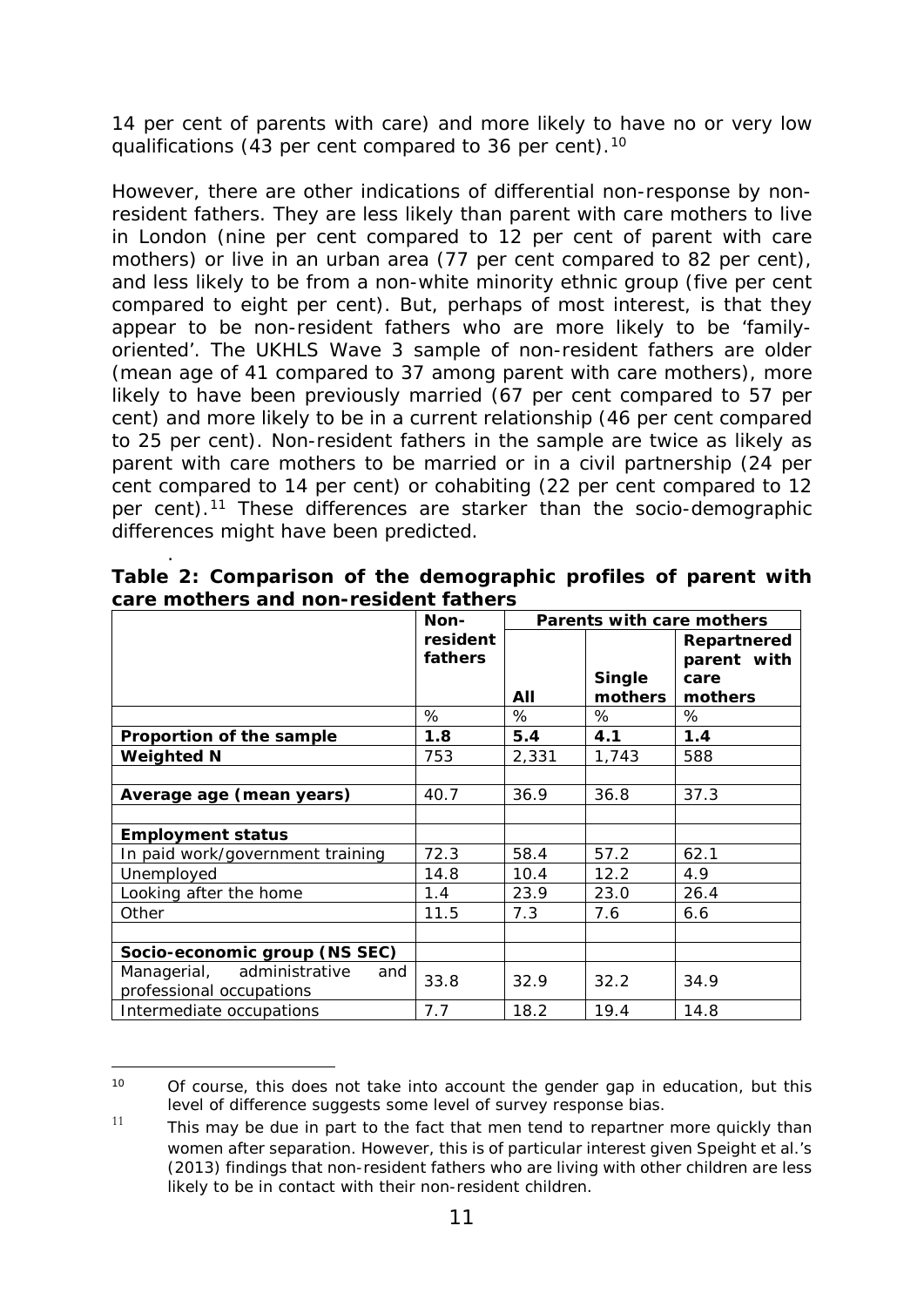|                                                | Non-                |       | Parents with care mothers |                            |
|------------------------------------------------|---------------------|-------|---------------------------|----------------------------|
|                                                | resident<br>fathers |       |                           | Repartnered<br>parent with |
|                                                |                     |       | <b>Single</b>             | care                       |
|                                                |                     | All   | mothers                   | mothers                    |
| Small employers and own account<br>workers     | 12.0                | 7.1   | 6.8                       | 7.8                        |
| Lower supervisory and technical<br>occupations | 16.7                | 4.4   | 4.7                       | 3.5                        |
| Semi-routine<br>and<br>routine<br>occupations  | 29.9                | 37.4  | 36.8                      | 38.9                       |
|                                                |                     |       |                           |                            |
| <b>Highest educational qualification</b>       |                     |       |                           |                            |
| Degree or higher                               | 9.1                 | 13.9  | 13.6                      | 14.7                       |
| A levels or equivalent                         | 16.5                | 19.2  | 19.1                      | 19.6                       |
| <b>GCSEs or equivalent</b>                     | 31.0                | 30.9  | 29.9                      | 33.6                       |
| Lower or no UK qualifications                  | 43.4                | 36.0  | 37.3                      | 32.1                       |
|                                                |                     |       |                           |                            |
| <b>How managing financially</b>                |                     |       |                           |                            |
| Living comfortably                             | 11.1                | 8.9   | 6.9<br>26.2               | 14.7                       |
| Doing alright                                  | 27.2                | 28.4  |                           | 34.8                       |
| Just about getting by                          | 36.6                | 38.3  | 39.4                      | 35.0                       |
| Finding it quite difficult                     | 14.9                | 16.0  | 17.8                      | 10.4                       |
| Finding it very difficult                      | 10.1                | 8.5   | 9.6                       | 5.1                        |
| <b>General health</b>                          |                     |       |                           |                            |
| Excellent                                      | 13.7                | 14.9  | 14.9                      | 14.8                       |
| Very good                                      | 31.9                | 34.6  | 33.8                      | 36.9                       |
| Good                                           | 31.5                | 29.9  | 30.2                      | 29.0                       |
| Fair                                           | 16.0                | 15.5  | 16.1                      | 13.7                       |
| Poor                                           | 6.9                 | 5.1   | 5.0                       | 5.6                        |
|                                                |                     |       |                           |                            |
| Longstanding illness or disability             | 32.5                | 30.7  | 30.4                      | 31.8                       |
|                                                |                     |       |                           |                            |
| <b>Lives in London</b>                         | 8.6                 | 12.4  | 14.3                      | 6.9                        |
|                                                |                     |       |                           |                            |
| Lives in urban area                            | 76.7                | 82.4  | 83.8                      | 78.4                       |
|                                                |                     |       |                           |                            |
| <b>Ethnicity</b>                               |                     |       |                           |                            |
| White                                          | 91.9                | 89.0  | 87.4                      | 93.9                       |
| <b>Black</b>                                   | 3.6                 | 5.6   | 6.7                       | 2.5                        |
| Asian                                          | 1.8                 | 2.9   | 3.1                       | 2.1                        |
| Mix                                            | 1.8                 | 1.8   | 2.0                       | 1.1                        |
| Other                                          | 1.0                 | .7    | .8                        | $.5\,$                     |
|                                                |                     |       |                           |                            |
| <b>Ever married</b>                            | 67.4                | 57.2  | 50.1                      | 78.4                       |
| <b>Living arrangement</b>                      |                     |       |                           |                            |
| Living<br>with<br>in<br>civil<br>spouse<br>or  |                     |       |                           |                            |
| partnership                                    | 24.3                | 13.5  | 0.0                       | 53.5                       |
| Cohabiting                                     | 21.7                | 11.7  | 0.0                       | 46.5                       |
| Not living with partner                        | 54.0                | 74.8  | 100.0                     | 0.0                        |
|                                                |                     |       |                           |                            |
| Base: all separated parents                    | 845                 | 2,874 | 2,102                     | 772                        |

Source: UKHLS wave 3.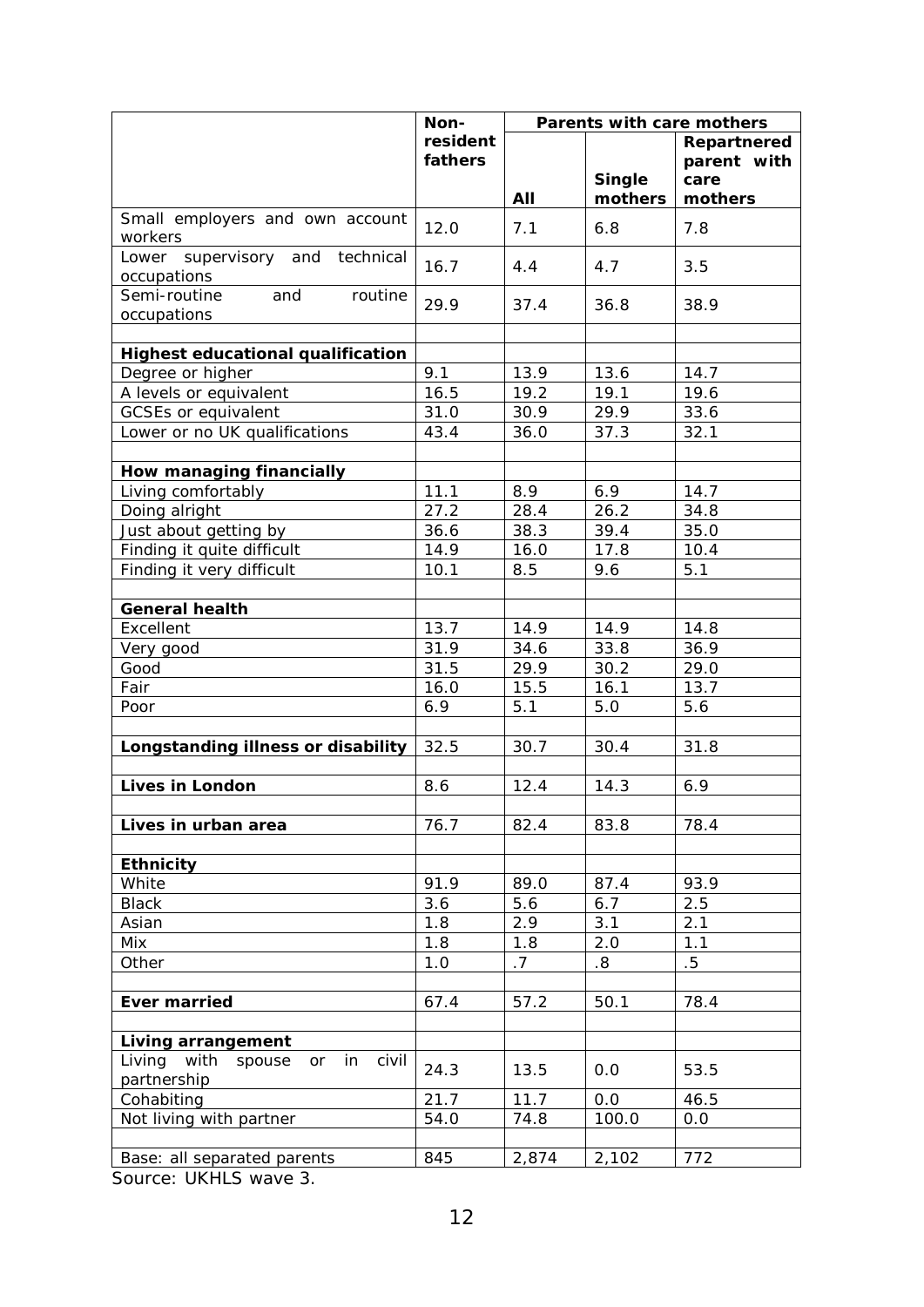#### *3.3 How correlated is non-resident parent self-identification with parental involvement?*

The differences in the non-resident father sample's current and previous relationship histories, compared to those of the parent with care mothers, suggest that more family-oriented non-resident fathers self-identify in the UKHLS. To further test this – adding to earlier findings from Peacey and Hunt (2008), Wikeley et al. (2008) and others – in Table 3 we compare parent with care mother and non-resident father reports of the nonresident father's involvement with their children. Here we see the starkest evidence of the skew in the non-resident father sample.

Seven in ten (72 per cent) non-resident fathers in the sample report paying child support. This is based on a simple question where non-resident parents are asked if they 'send or give money for child support'. In comparison, parents with care are asked a suite of question about different child support arrangement types they may have (court, statutory, familybased) and whether they receive money under each of these arrangements. With parents with care with a statutory Collect and Pay arrangement not asked if they receive what is due, we can produce an upper (all Collect and Pay arrangements result in payment) and lower (none of the Collect and Pay arrangements result in payment) bound figure. Whichever figure we use (41 per cent or 29 per cent of parent with care mothers), there is a huge discrepancy in comparison to the reports of the non-resident fathers. If we add in informal payments – the non-resident parents purchasing different items – then we get somewhat closer to the non-resident parent reports (54 per cent), though still falling quite short.

We see a similar pattern in terms of how often the non-resident fathers in the sample report seeing their children. Again, the response scales are slightly different for the non-resident parents and parents with care (with the latter shown in brackets in Table 3). However, a quarter (26 per cent) of parent with care mothers report that their child *never* sees the nonresident father, compared to only one in ten (10 per cent) of non-resident fathers. The proportion of mothers saying there is no contact is higher for those who have re-partnered (32 per cent) than those who are single (24 per cent).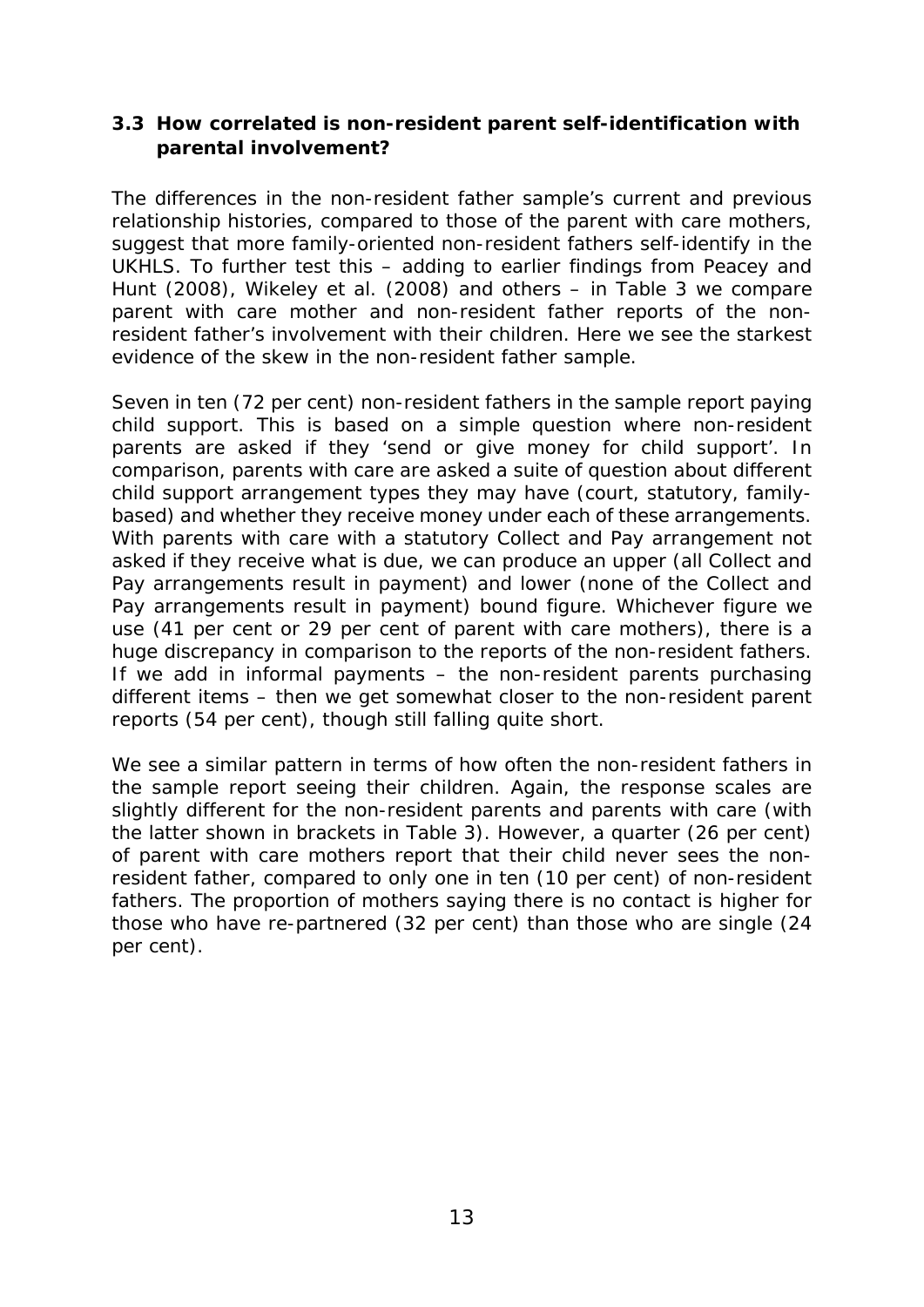### **Table 3: Non-resident parent involvement with children: comparison of responses from non-resident fathers and parent with care mothers**

|                                                                                                                                                                      | Non-                | Parent with care mothers |                   |                                                    |  |
|----------------------------------------------------------------------------------------------------------------------------------------------------------------------|---------------------|--------------------------|-------------------|----------------------------------------------------|--|
|                                                                                                                                                                      | resident<br>fathers | AII                      | Single<br>mothers | Re-<br>partnered<br>parent<br>with care<br>mothers |  |
|                                                                                                                                                                      | $\%$                | $\%$                     | $\%$              | $\%$                                               |  |
| Paying child support (non-resident<br>fathers)                                                                                                                       | 71.8                | n/a                      | n/a               | n/a                                                |  |
| Receiving child support<br>and/or<br>other financial support<br>(parent<br>with care mothers)                                                                        |                     |                          |                   |                                                    |  |
| Receives child support (excluding cases<br>where payment is via statutory collect<br>and pay)                                                                        | n/a                 | 28.8                     | 28.9              | 28.7                                               |  |
| Receives child support (assuming 100<br>per cent compliance among statutory<br>Collect and Pay)                                                                      | n/a                 | 41.3                     | 40.7              | 43.2                                               |  |
| Receives child<br>support<br>(incl.<br><b>CSA</b><br>collecting), or non-resident parent<br>provides informal financial<br>support<br>(e.g. buys items for children) | n/a                 | 53.7                     | 54.1              | 52.4                                               |  |
| In contact with their child(ren) -<br>frequent<br>contact<br>where<br>most<br>children differ within the same<br>family                                              |                     |                          |                   |                                                    |  |
| Never                                                                                                                                                                | 10.3                | 26.4                     | 24.4              | 32.2                                               |  |
| Few times a year/yearly or less often<br>Once a month or less/monthly                                                                                                | 8.5<br>5.7          | 8.8<br>6.7               | 8.9<br>7.1        | 8.4<br>5.5                                         |  |
| Several times a month/fortnightly                                                                                                                                    | 14.0                | 9.9                      | 8.2               | 15.1                                               |  |
| About once a week                                                                                                                                                    | 16.9                | 30.8                     | 33.6              | 22.5                                               |  |
| Several times a week/weekly                                                                                                                                          | 25.2                | 30.8                     | 33.6              | 22.5                                               |  |
| Almost every day/daily                                                                                                                                               | 16.2                | 9.6                      | 10.6              | 6.5                                                |  |
| 50/50 shared care                                                                                                                                                    | 3.2                 | 2.1                      | 2.1               | 2.1                                                |  |
| Child makes own arrangements                                                                                                                                         | n/a                 | 3.8                      | 3.3               | 5.2                                                |  |
|                                                                                                                                                                      |                     |                          |                   |                                                    |  |
| Base: all separated parents                                                                                                                                          | 845                 | 2,874                    | 2,102             | 772                                                |  |

Source: UKHLS wave 3.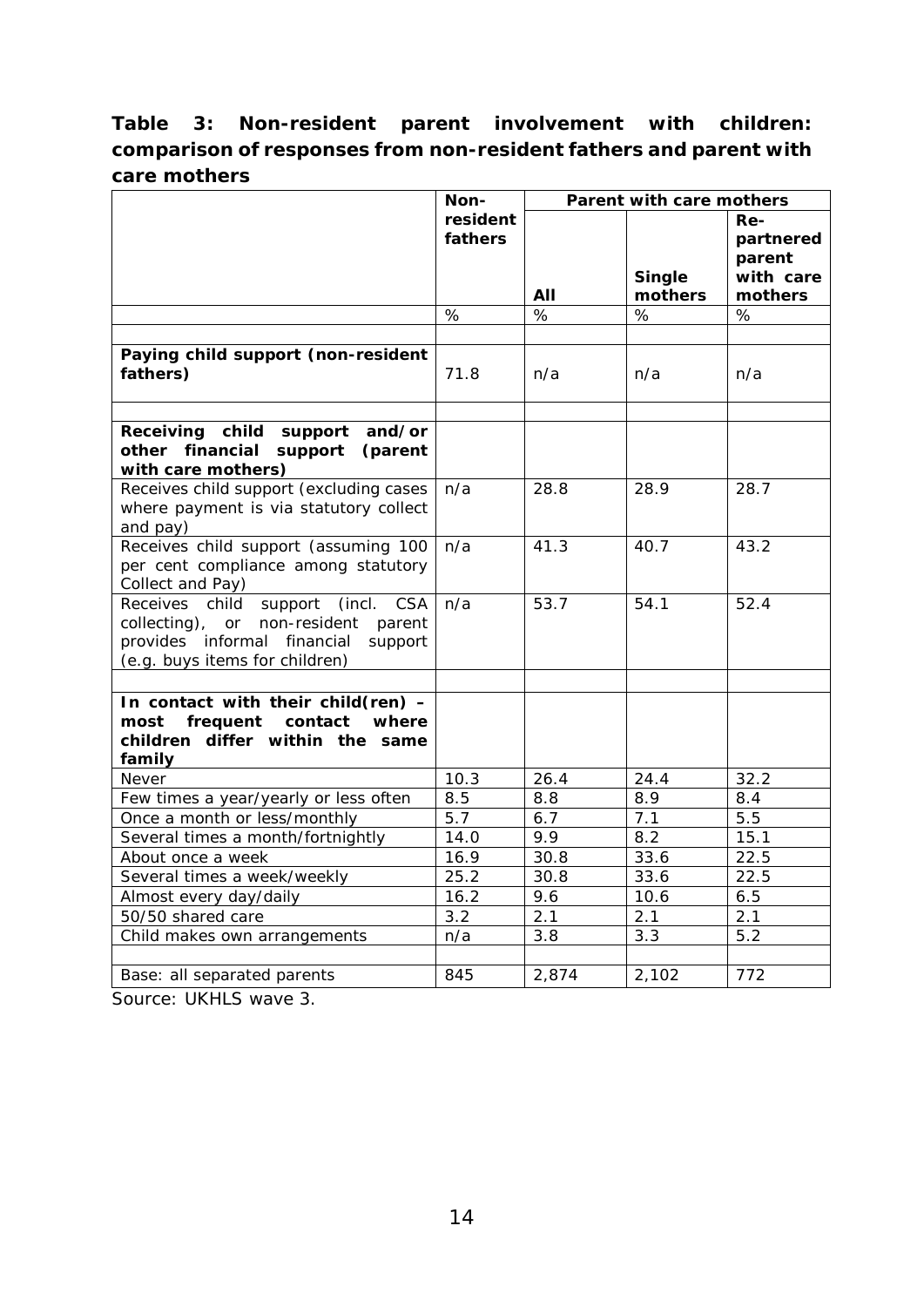# **4 Can we try to improve representation by changing the question approach?**

As discussed earlier in the paper, most UK studies have tried to identify non-resident parents by asking directly about children they have with whom they do not live. However, Stykes et al.'s (2013) comparison of approaches in the US found that more – and a more representative profile of – nonresident parents were identified by asking a detailed fertility history than by these more traditional question approaches. Their study showed that the method of questioning certainly affects not only the prevalence and profile of non-resident parents, but also the proportion reporting paying child support. Taking their lead, we ran an experiment on Wave 10 of the UKHLS Innovation Panel to test whether such an approach in the UK could alleviate the representativeness issues described above (UKHLS, ISER, 2018). Certainly, we did not expect the use of a fertility history to 'solve' the problem, with previous analysis of the British Household Panel Survey (Rendall et al., 1999) finding that far fewer fathers than mothers identify themselves with these questions. But, based on the US analysis, we hoped that the use of the fertility questions would go some way to improving nonresident parent survey representativeness. Here, we describe the methodology we employed and the results of our experiment. We conclude with some observations about how this experimental work could usefully be taken forward. Note that an early write-up of these findings – based on a preliminary dataset – was published earlier this year (Al Baghal et al., 2018).

#### *4.1 The data: the UKHLS and its Innovation Panel*

The UKHLS is the most comprehensive longitudinal survey in the UK, possibly the world, annually tracking the lives of around 40,000 households, interviewing all household members aged 16 and over (and administering a self-completion survey with those aged 10 to 15). A separate Innovation Panel is surveyed each year, providing a testing ground for a range of methodological experiments (e.g. around mode or question design). In 2017, Wave 10 of the Innovation Panel (the IP10) involved around 2,000 existing Panel households and a refreshment sample of 500 new households. While the new sample was interviewed face-to-face in-home, the survey mode for existing Panel households was split 2:1 between face-to-face survey and web self-completion. Although the number of non-resident parents that we could expect to identify was modest, the Panel provided an ideal testing ground prior to any larger-scale trial of our question sets. Based on the number of parents with care and non-resident parents identified in previous waves, we estimated that the maximum sample size of non-resident parents that we might identify and interview would be just over 200, with the minimum closer to 80.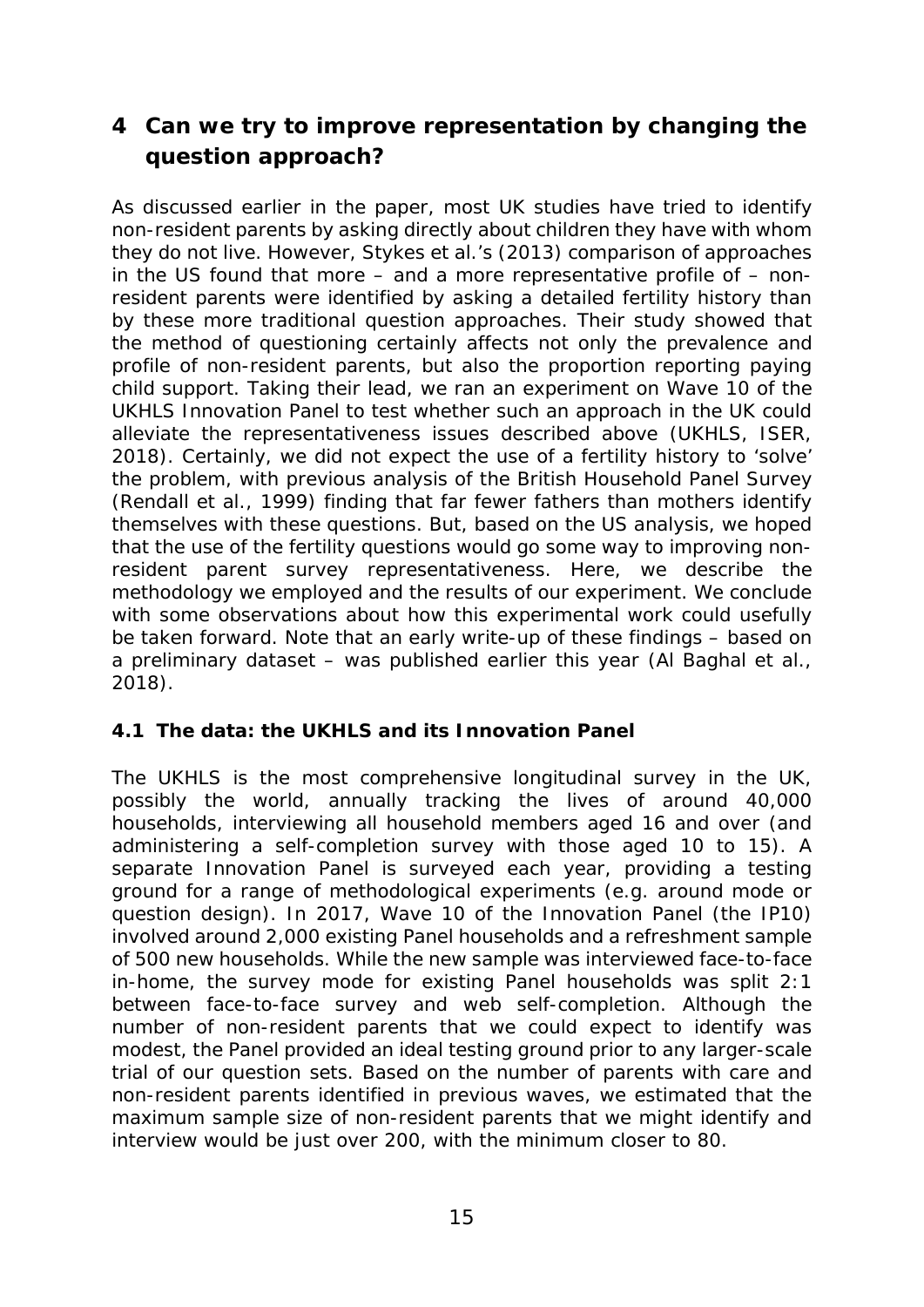#### *4.2 The non-resident parent experiment*

We fielded two sets of questions, both of which aimed at identifying non-resident parents, and both of which were asked of all respondents: <sup>[12](#page-19-0)</sup>

- 1. A detailed set of questions on fertility, adoptive and step-parenting history;
- 2. The standard UKHLS questions on living relatives, with minor adaptations to (a) allow for the separate identification of biological, adopted and step-children and (b) dependent children up to the age of 18 (rather than, as currently, 16).

We also asked about closeness to the child, child support and child contact, which are additional measures that may vary with the reliability of identifying non-resident parents.

#### *4.3 Prevalence rates*

In line with US evidence that fertility histories elicit substantially higher levels of non-resident parent identification than more direct questions on non-resident children (Stykes et al. 2013), we hoped that asking respondents to enumerate all children born or adopted to them, or to whom they had been a step-parent, would be a more neutral and objective method of identifying non-resident parents, resulting in increased selfidentification. Stykes et al.'s work found that this method of questioning not only affected the prevalence and profile of non-resident parents, but also the proportion reporting paying child support.

This proved not to be the case in IP10, with no statistically significant differences in the proportions identified in each experimental arm. Table 4 shows the proportion of the sample who self-identify as a non-resident parent within each approach, and across both approaches. Asking about living relatives outside the household identified 3.3 per cent (n=84) of respondents as non-resident parents, compared to 3.2 per cent (n=75) identified through the fertility history. This equates to five per cent of male respondents in each experimental arm and 1.8 per cent versus 1.5 per cent of female respondents. Perhaps the optimal approach is to identify nonresident parents across *both* sets of questions<sup>[13](#page-19-1)</sup>: among the 103 nonresident parents identified, only 56 (or 54 per cent) were identified under both question methods, with 19 (18 per cent) identified only in the fertility questions and 28 (27 per cent) in the living relative questions. Moving from

<span id="page-19-0"></span><sup>-</sup><sup>12</sup> The order in which respondents were asked each set was randomised to reduce contamination. A within- rather than between-respondent experiment both strengthened the power and reliability of our analysis power and maximised the number of non-resident parents in both arms of the experiment.

<span id="page-19-1"></span> $13$  Given both are asked as standard (in a modified form) as part of the UKHLS each year.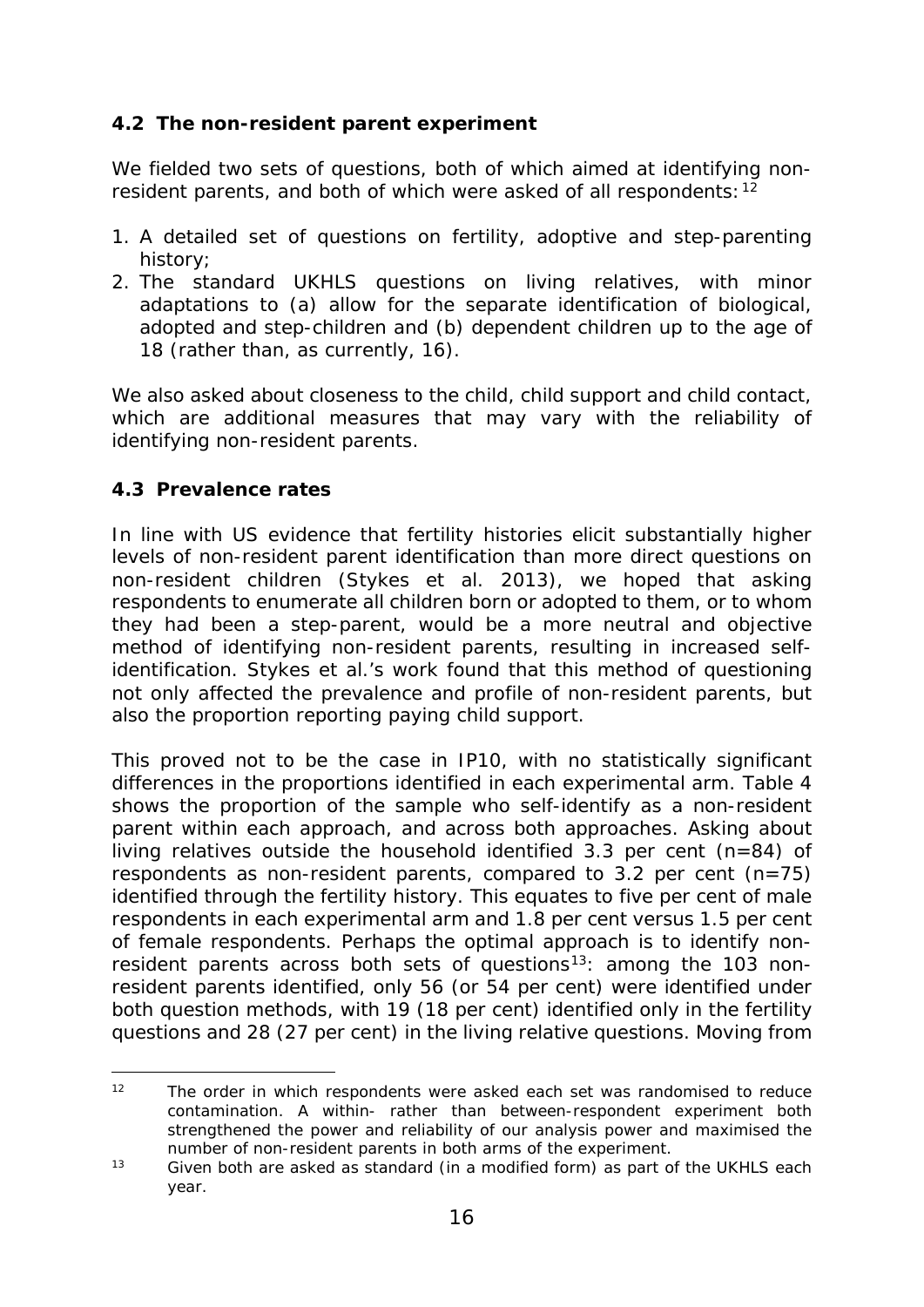the current UKHLS approach to also including non-resident parents identified via a set of fertility questions would increase the non-resident parent sample by 23 per cent (19 extra cases/84 cases identified using existing living relatives approach).<sup>[14](#page-20-0)[15](#page-20-1)</sup>

However, even the combined approach falls far short of identifying the numbers of non-resident parents whom we would expect within the panel. The IP10 includes 114 parents with care (4.7 per cent of the population). While we might expect somewhat fewer non-resident parents than parents with care (e.g. through widowhood, non-resident parents having children with more than one parent with care, non-resident parents being unaware of their child), this cannot account for much of the disparity we observe here, and across several other studies.

|                                                     | (LR)<br>AII | <b>Question approach</b> |                  |
|-----------------------------------------------------|-------------|--------------------------|------------------|
|                                                     | or FH)      | Living                   | <b>Fertility</b> |
|                                                     |             | relatives                | history (FH)     |
|                                                     |             | (LR)                     |                  |
|                                                     | %           | %                        | %                |
|                                                     |             |                          |                  |
| (biological,<br><b>Non-resident</b><br>parent       | 4.2         | 3.3                      | 3.2              |
| adoptive, step)                                     |             |                          |                  |
| Biological non-resident parent                      | 3.0         | 2.6                      | 2.4              |
| Adoptive non-resident parent                        | $[N=2]$     | $[N=2]$                  | $[N=1]$          |
| Step non-resident parent                            | 1.3         | 0.7                      | 0.8              |
|                                                     |             |                          |                  |
| <b>Parents with care</b>                            | 4.7         | n/a                      | n/a              |
| Base: all respondents                               | 2570        | 2570                     | 2570             |
|                                                     |             |                          |                  |
| Non-resident<br>father<br>(biological,<br>adoptive, | 5.9         | 4.8                      | 4.9              |
| step)                                               |             |                          |                  |
| Base: all male respondents                          | 1196        | 1196                     | 1196             |
|                                                     |             |                          |                  |
| Non-resident mother<br>(biological,<br>adoptive,    | 2.6         | 1.8                      | 1.5              |
| step)                                               |             |                          |                  |
| Base: all female respondents                        | 1374        | 1374                     | 1374             |

**Table 4: Identification of non-resident parents, by question set**

Source: UKHLS IP wave 10.

<span id="page-20-0"></span><sup>-</sup>14 These figures include non-resident parents to biological, adoptive and stepchildren. Seventy-three non-resident parents of biological children were identified: 46 in both methods, 10 in the fertility method only and 17 only in the listing of living relatives.

<span id="page-20-1"></span> $15$  Given the small numbers we have not analysed differences by mode or length of time in the panel.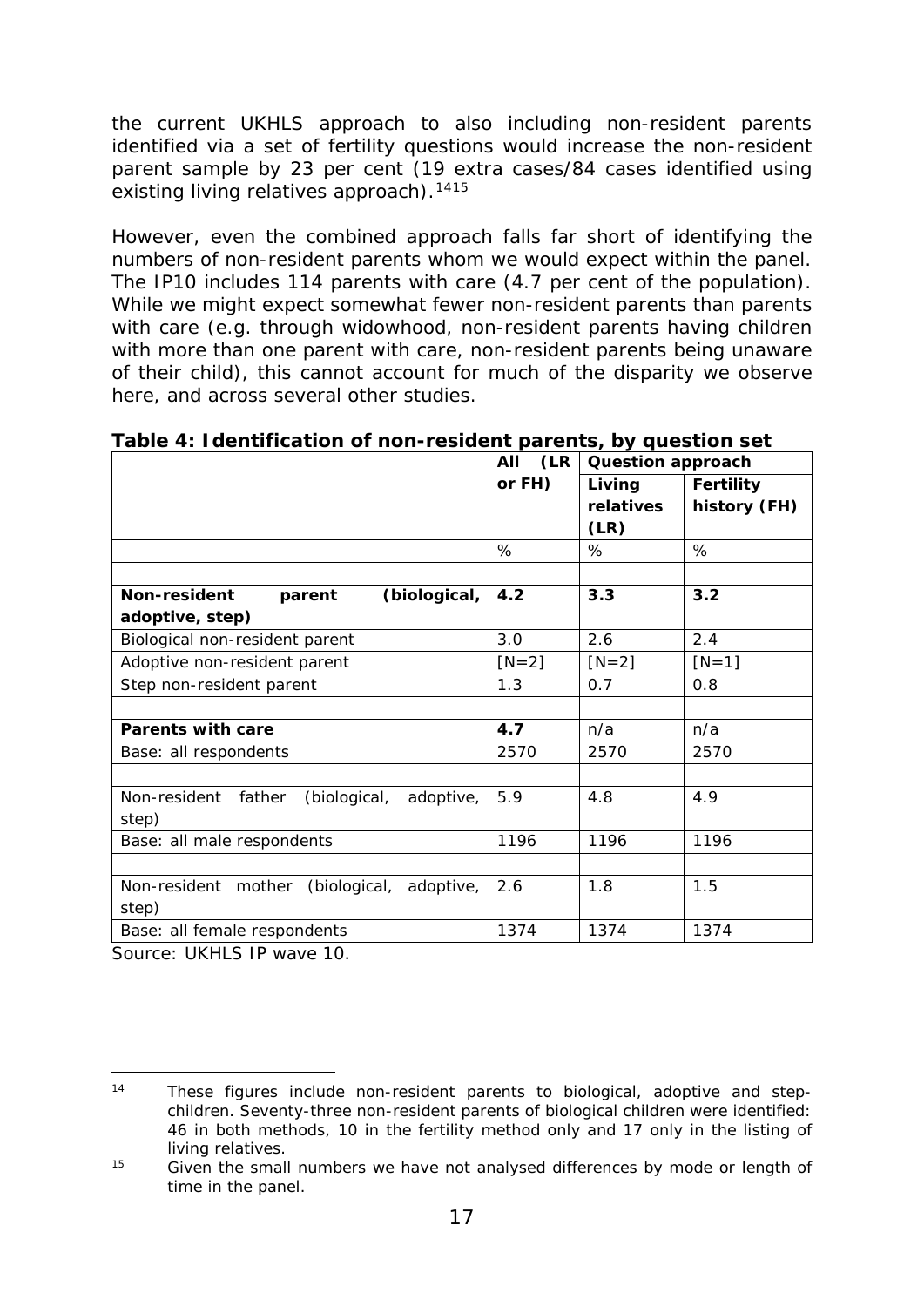#### *4.4 Representativeness over prevalence?*

We might be less concerned about the low prevalence rates if those nonresident parents who did self-identify were a random sub-set of the nonresident parent population. So, if they were representative in terms of their socio-demographics and, very importantly, in terms of their parental roles. However, we know from Tables 2 and 3, under the current UKHLS approach – with a pattern replicated across a range of studies cited above – that this is not the case. Non-resident parents who self-identify are skewed towards those who are more family-oriented, as measured by their previous and current relationship statuses and their parental involvement postseparation.

For this reason, we are interested in whether the approach of identifying non-resident parents through their fertility history – or taking the combined approach alongside the living relatives approach – might improve the representativeness of the sample, even if its effect was limited in increasing prevalence rates. Table 5 provides a profile of the non-resident parents identified, overall and within each experimental arm. Although the sample sizes are small, and we have not therefore tried to test for statistical significance for more than a few variables, there is tentative evidence that the fertility history approach somewhat improves the representativeness of the non-resident parent sample, identifying non-resident parents who are less family-oriented than the living relatives approach.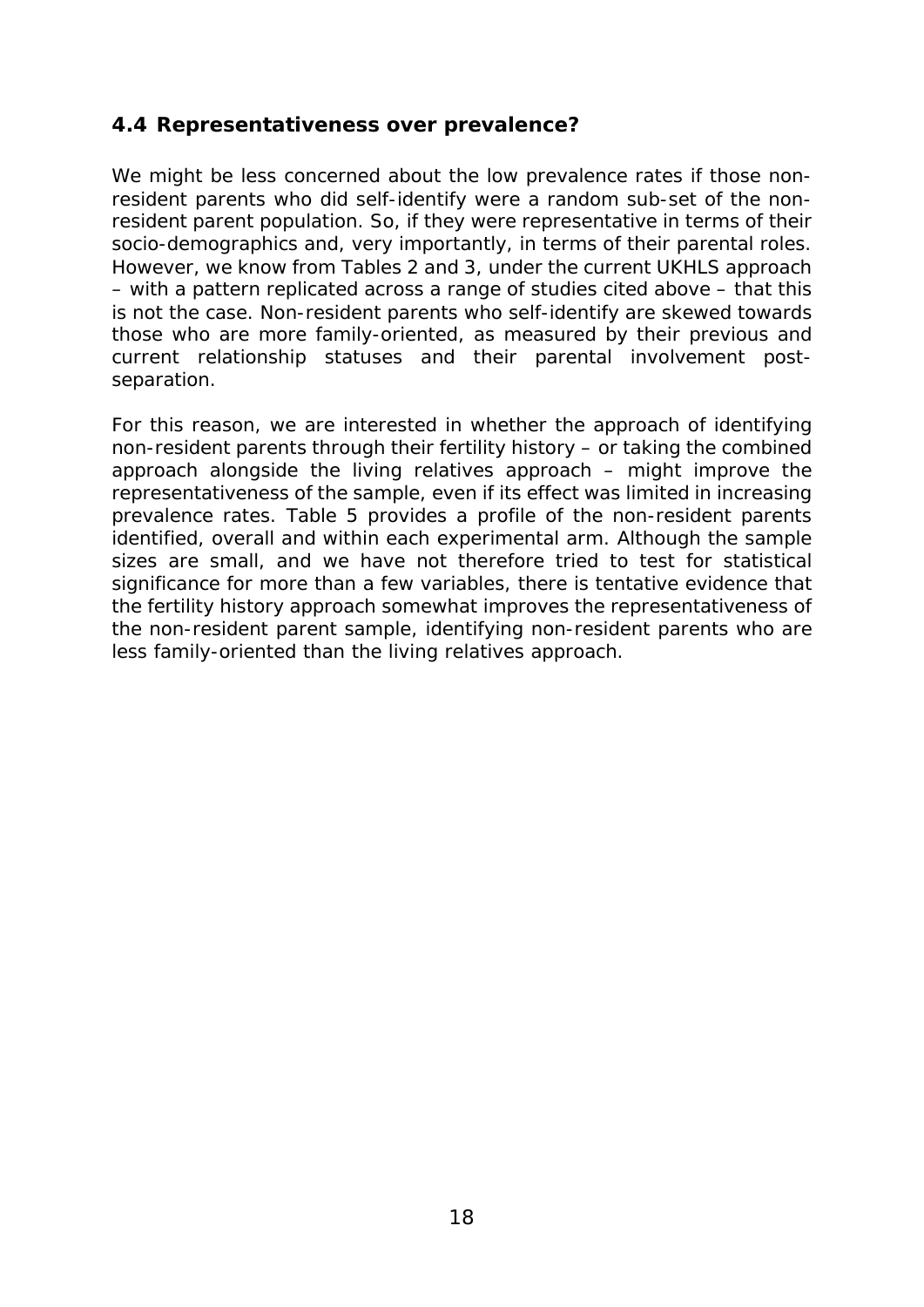*Note on analysis*

It is important to note one unusual feature of the presentation and interpretation of the results, compared to most research tables. The figures for 'all (LR or FH)' need not lie between the other two figures: that depends on which cases are common to both groups and which are unique to one group or the other. In the example hypothetical table below, there are three cases: the first is common to both means of identifying nonresident parents, case 2 only identified with the living relatives method, and case 3 only through the family history method. In the living relatives group, on average there are 1.5 children; in the family history group there are also on average 1.5 children, but on average for the overall group the average number of children was 1.33. We may routinely find examples where the 'All' group is not a simple average of the other two *overlapping* groups. Indeed, in this case the separate methods give the same result, which differs from the pooled result.

| Case | <b>Identified via</b>              | Living<br>relatives<br>group | <b>Family history</b><br>group | All (living<br>relatives or<br>family history |
|------|------------------------------------|------------------------------|--------------------------------|-----------------------------------------------|
|      | Both groups                        | 2                            | 2                              | 2                                             |
| 2    | Only living relatives<br>group     |                              |                                |                                               |
| 3    | Only<br>family<br>history<br>group |                              |                                |                                               |
|      | Average number of children         | 1.5                          | 1.5                            | 1.33                                          |

|       |  | Number of children per non-resident parent, hypothetical three |  |  |
|-------|--|----------------------------------------------------------------|--|--|
| cases |  |                                                                |  |  |

The first point to note from Table 5 is that non-resident mothers appear more likely than non-resident fathers to self-identify, via both approaches. Non-resident mothers are thought to be around 10 per cent of all nonresident parents (e.g. Lader, 2008) - but form a third (33 per cent) of all non-resident parents in the IP10 sample. However, there is tentative evidence here to suggest that the fertility history approach is better than the living history approach at identifying non-resident fathers (75 per cent of the non-resident parents identified via the fertility history were fathers compared to 68 per cent of those identified under the living relatives approach). Likewise, the approach appears to redress somewhat the bias towards more relationship-oriented non-resident parents, with a smaller proportion having been previously married (64 per cent compared to 74 per cent under the living relatives approach) and fewer being in a current relationship (41 per cent compared to 55 per cent). Our numbers of nonwhite respondents are small, but we are encouraged by the higher proportion of non-white non-resident parents identified by the fertility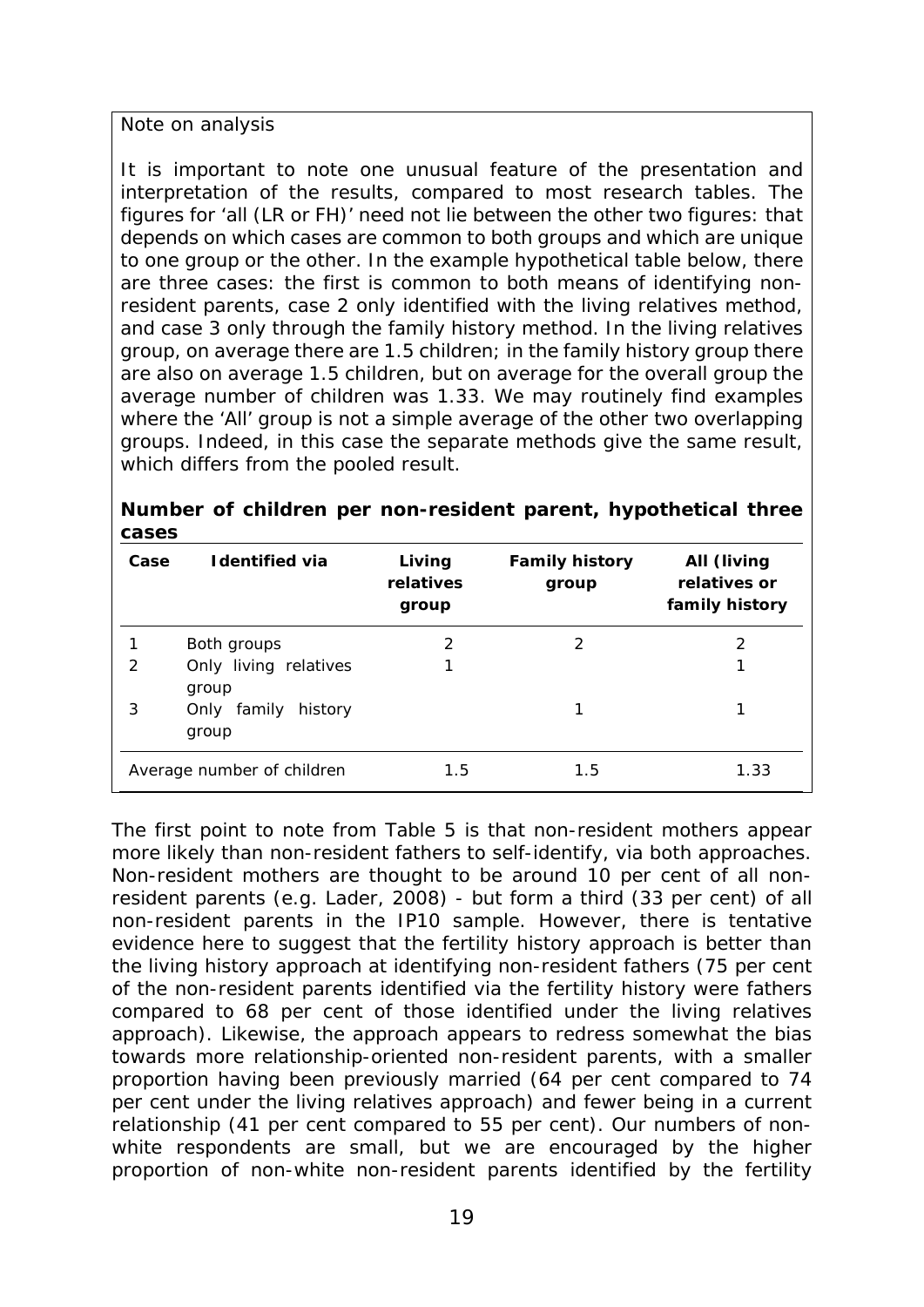history approach. Previous work has highlighted particular issues around Black non-resident fathers identifying their parental role (Roopnarine and Hossain, 2013).

| Table 5: Comparison of the demographic profiles of non-resident |  |  |
|-----------------------------------------------------------------|--|--|
| parents, by question set                                        |  |  |

| ** indicates statistically significant at        | All (LR or |           | <b>Question approach</b> |
|--------------------------------------------------|------------|-----------|--------------------------|
| the 5 per cent level.                            | FH)        | Living    | <b>Fertility</b>         |
|                                                  |            | relatives | history (FH)             |
|                                                  |            | (LR)      |                          |
|                                                  |            |           |                          |
| Gender**                                         |            |           |                          |
| Male                                             | 67.0       | 66.7      | 74.7                     |
| Female                                           | 33.0       | 33.3      | 25.3                     |
|                                                  |            |           |                          |
| Average age (mean years)                         | 43.1       | 43.3      | 41.8                     |
|                                                  |            |           |                          |
| Ever married**                                   | 68.6       | 73.5      | 63.5                     |
|                                                  |            |           |                          |
| Living arrangements**                            |            |           |                          |
| Living with spouse or in civil partnership       | 35.0       | 36.9      | 26.7                     |
| Cohabiting                                       | 18.4       | 17.9      | 14.7                     |
| Not living with partner                          | 46.6       | 45.2      | 58.7                     |
|                                                  |            |           |                          |
| Dependent children                               |            |           |                          |
| $\mathbf{1}$                                     | 26.8       | 33.3      | 28.0                     |
| $\overline{2}$                                   | 41.5       | 33.3      | 42.0                     |
| 3 or more                                        | 31.7       | 33.3      | 30.0                     |
|                                                  |            |           |                          |
| In paid work                                     | 70.6       | 72.3      | 72.0                     |
|                                                  |            |           |                          |
| (NS SEC<br>Socio-economic group<br>3<br>classes) |            |           |                          |
| 1 Management & professional                      | 36.6       | 37.3      | 33.3                     |
| 2 Intermediate                                   | 21.1       | 16.9      | 22.2                     |
| 3 Routine                                        | 42.3       | 45.8      | 44.4                     |
|                                                  |            |           |                          |
| Education to degree level or higher              | 18.1       | 17.2      | 15.1                     |
|                                                  |            |           |                          |
| How managing financially                         |            |           |                          |
| Living comfortably                               | 14.7       | 15.5      | 13.5                     |
| Doing alright                                    | 37.3       | 35.7      | 39.2                     |
| Just about getting by                            | 31.4       | 32.1      | 28.4                     |
| Finding it quite difficult                       | 7.8        | 8.3       | 8.1                      |
| Finding it very difficult                        | 8.8        | 8.3       | 10.8                     |
| Base: all non-resident parents                   | 103        | 84        | 75                       |
|                                                  |            |           |                          |
| <b>Owner occupier</b>                            | 44.4       | 48.8      | 40.2                     |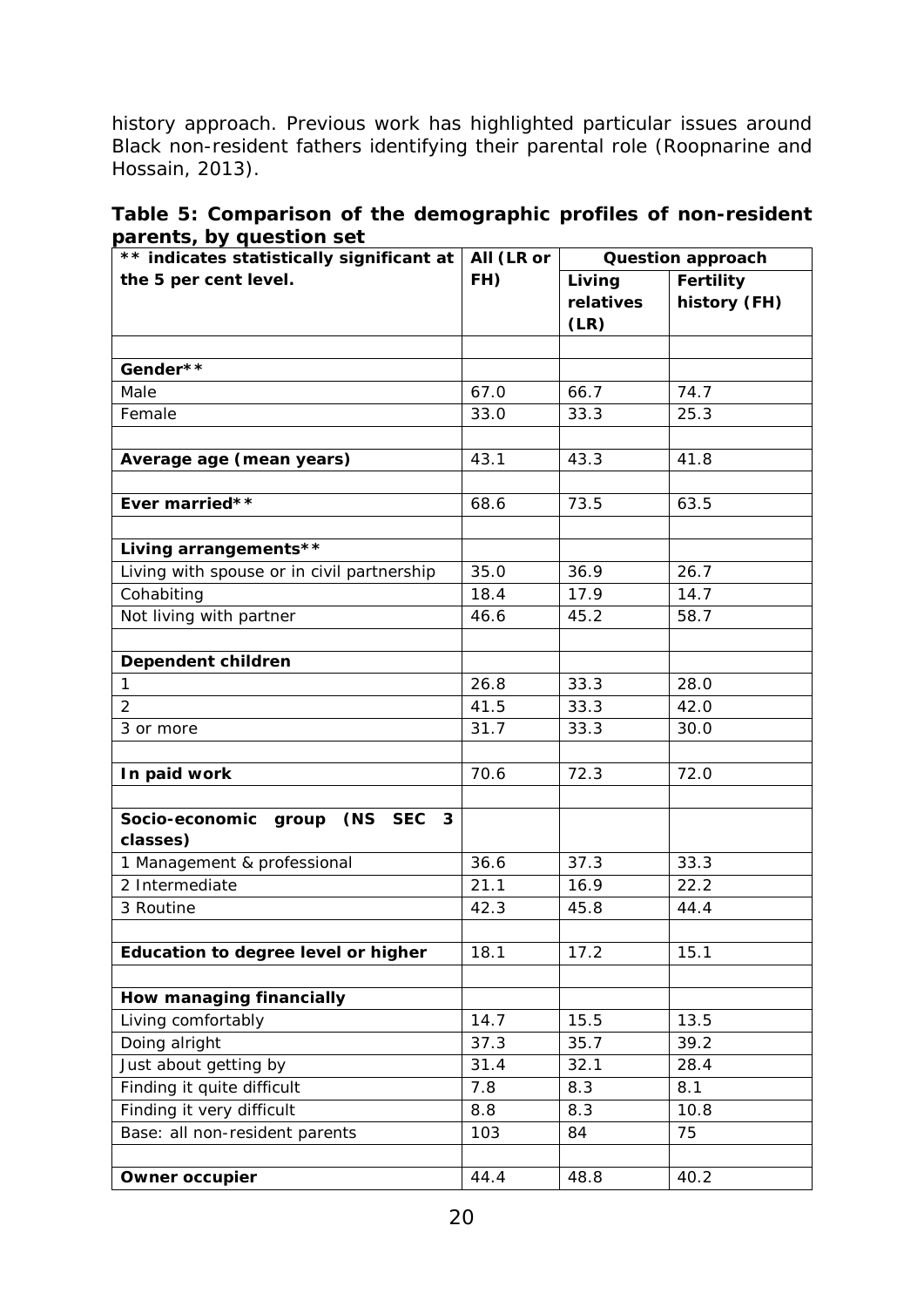| ** indicates statistically significant at | All (LR or | <b>Question approach</b> |                  |  |
|-------------------------------------------|------------|--------------------------|------------------|--|
| the 5 per cent level.                     | FH)        | Living                   | <b>Fertility</b> |  |
|                                           |            | relatives                | history (FH)     |  |
|                                           |            | (LR)                     |                  |  |
|                                           |            |                          |                  |  |
| Lives in London                           | 10.7       | 8.3                      | 13.3             |  |
|                                           |            |                          |                  |  |
| Lives in urban area                       | 85.4       | 85.7                     | 84.0             |  |
|                                           |            |                          |                  |  |
| <b>Ethnicity</b>                          |            |                          |                  |  |
| White                                     | 75.7       | 78.6                     | 70.7             |  |
| <b>Black</b>                              | 3.9        | 3.6                      | 5.3              |  |
| Asian                                     | 2.9        | 2.4                      | 4.0              |  |
| Mix                                       | 1.0        | 1.2                      | 1.3              |  |
| Other                                     | 16.5       | 14.3                     | 18.7             |  |
|                                           |            |                          |                  |  |
| Base: all non-resident parents            | 103        | 84                       | 75               |  |

Source: UKHLS IP wave 10.

We see a similar pattern when it comes to non-resident parents' involvement with their children. Again, the small sample sizes mean that we have not tried to test for statistical significance. However, there is tentative evidence that the fertility history approach identifies more nonresident parents with no contact with their children (14 per cent compared to eight per cent in the living relatives arm). Differences in terms of closeness to their child and the payment of child support are smaller, and not differences of a significant size.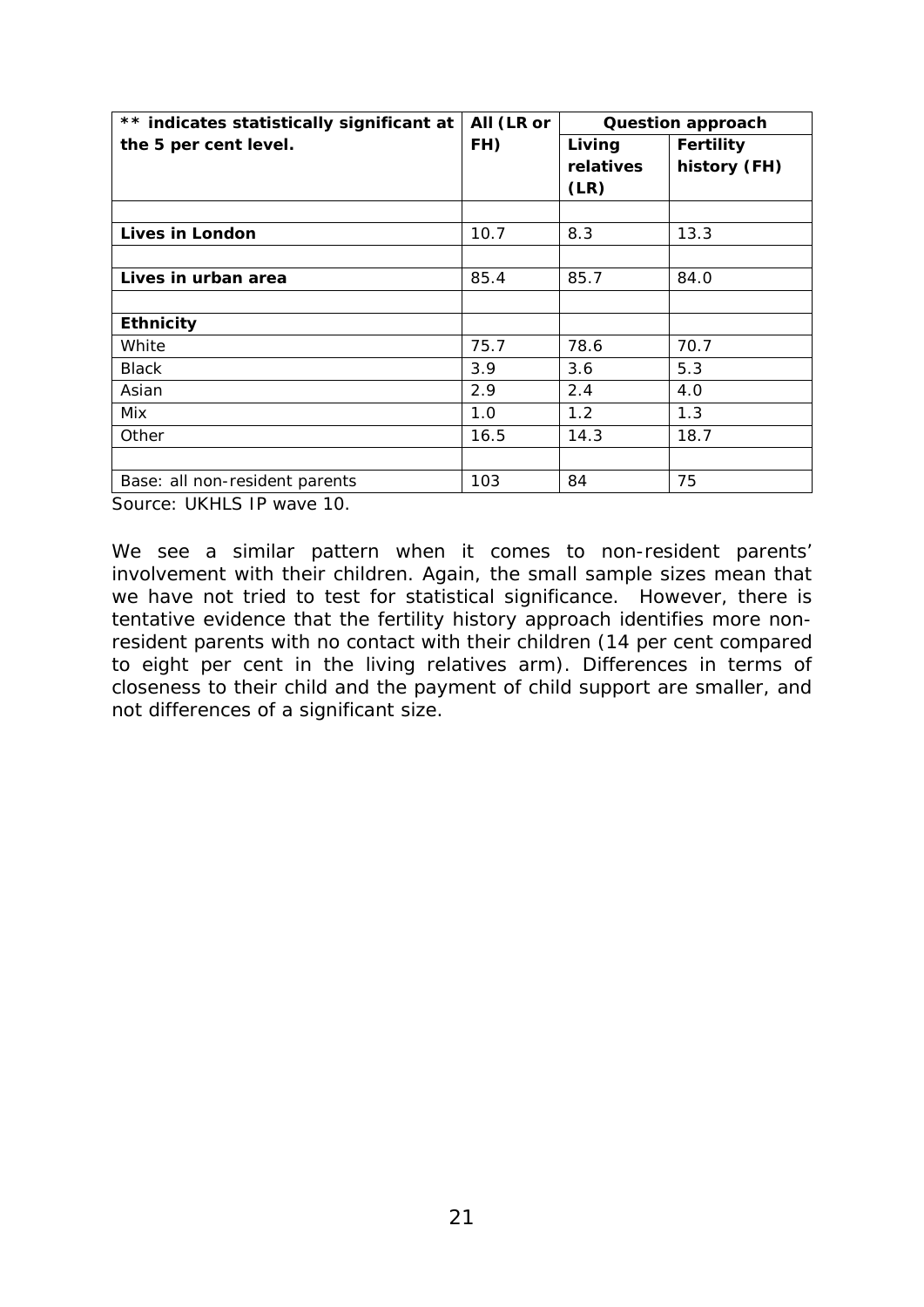|                                           | All (LR or | <b>Question approach</b> |                  |
|-------------------------------------------|------------|--------------------------|------------------|
|                                           | FH)        | Living                   | <b>Fertility</b> |
|                                           |            | relatives                | history (FH)     |
|                                           |            | (LR)                     |                  |
|                                           | $\%$       | %                        | %                |
| Very/quite close to child(ren)            | 68.3       | 72.1                     | 68.5             |
|                                           |            |                          |                  |
| Paying child support                      | 62.8       | 65.1                     | 67.1             |
|                                           |            |                          |                  |
| In contact with their child(ren)          |            |                          |                  |
| Never                                     | 11.4       | 7.6                      | 13.7             |
| Few times a year                          | 11.1       | 10.4                     | 12.8             |
| Once a month or less                      | 6.6        | 3.2                      | 6.1              |
| Several times a month                     | 4.4        | 5.1                      | 2.9              |
| About once a week                         | 18.9       | 20.5                     | 15.8             |
| Several times a week                      | 30.5       | 35.4                     | 31.0             |
| Almost everyday                           | 15.7       | 16.1                     | 15.9             |
| 50/50 shared care                         | 1.4        | 1.7                      | 1.9              |
|                                           |            |                          |                  |
| all children with a non-resident<br>Base: | 150        | 135                      | 117              |
| parent                                    |            |                          |                  |

**Table 6: Comparison of the non-resident parent's relationship with child, by question set**

Source: UKHLS IP wave 10.

#### **5 Conclusions**

Separated families now constitute a substantial proportion of all UK families with dependent children. Yet, the current evidence base on family life – and its impact on children's and parental outcomes – is dominated by studies based on a more traditional concept of 'the family'. Child- and familyfocused studies tend to rely on the maternal report, with fathers or resident partners sometimes offered a supplementary interview. Very few quantitative studies attempt to include non-resident parents and those who do come up against methodological challenges in identifying and engaging them. This paper highlights just how big these challenges are. With no prospect of a comprehensive sampling frame of non-resident parents (or, indeed, separated parents (see Bryson et al., 2017 for a longer discussion)), we must rely on the self-identification of non-resident parents in surveys. Yet, this paper demonstrates the fact that the problem starts with standard non-response bias, with non-resident parents more likely to be among the traditionally 'harder to reach' survey respondents. These issues are then exacerbated by an even more challenging task of persuading non-resident parents to self-identify, overcoming likely hurdles around sensitive relationship breakdowns and unmet responsibilities. Quite why there is such a big shortfall in the numbers who identify themselves especially among those less engaged with their families' lives – remains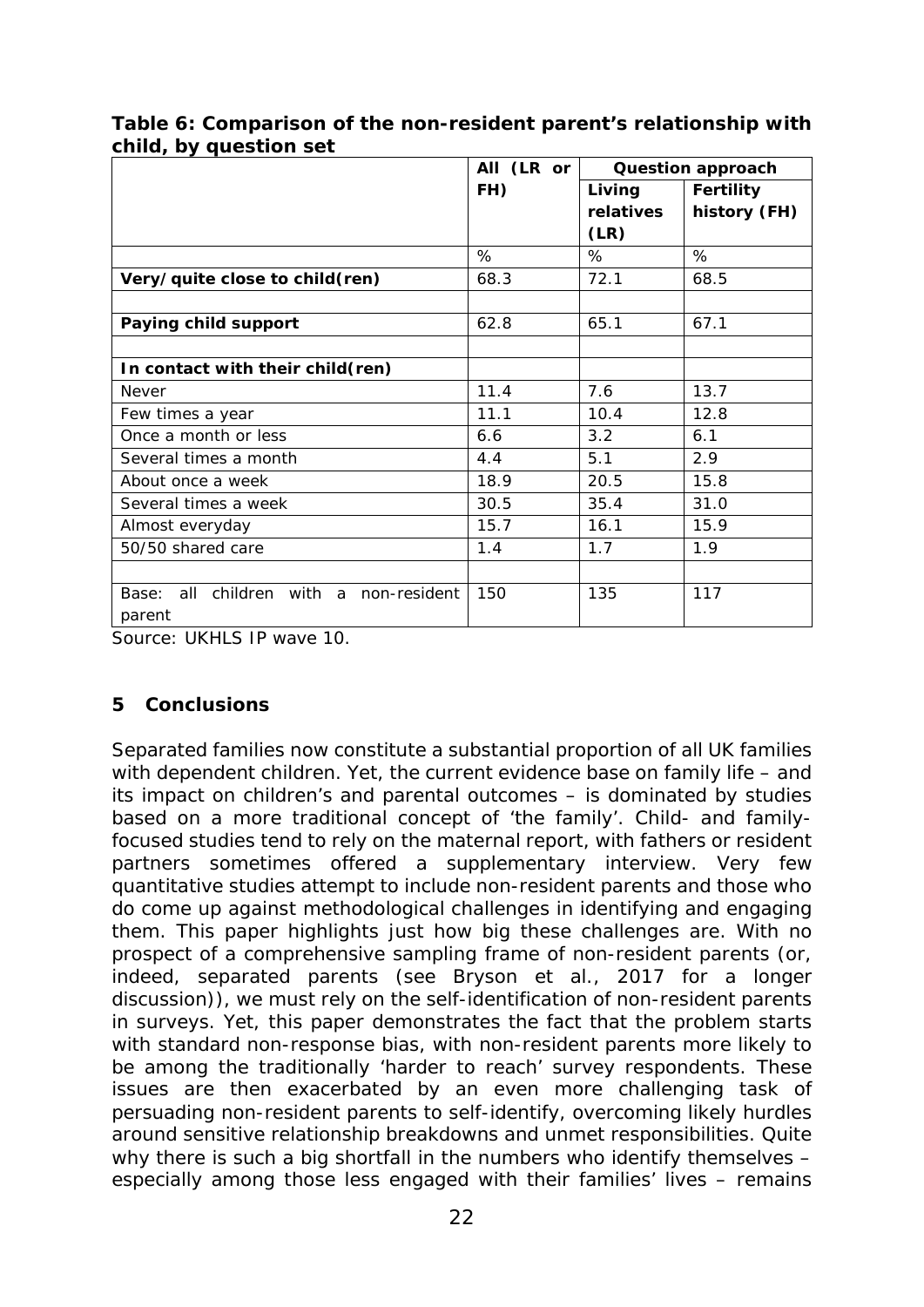unclear. Certainly, there is an important qualitative study to be carried out with parents with care and non-resident parents about how these barriers might be overcome. Perhaps a starting point would be to go back to the IP10 respondents who identified as non-resident parents via one, but not both, approaches to understand why this was the case.

However, our experiment suggests that a small step towards increasing the identification rate – and improving the profile of non-resident parents who identify – might be to combine our fertility history alongside more standard questions on children who live outside of the survey household. Of course, our numbers are small – and findings necessarily tentative – so the next stage should be a larger test to see whether our findings are replicated among a larger sample. The UKHLS team have begun further work using the main UKHLS sample. Overall, however, an approach that starts from fertility histories does identify further non-resident parents who do not appear in the existing UKHLS questions, about one-quarter more, and these are lesser engaged with their children. Space on questionnaires is always at a premium, of course. It ought to be possible to build in various checks to identify more non-resident parents, without necessarily having to ask two full sets of questions.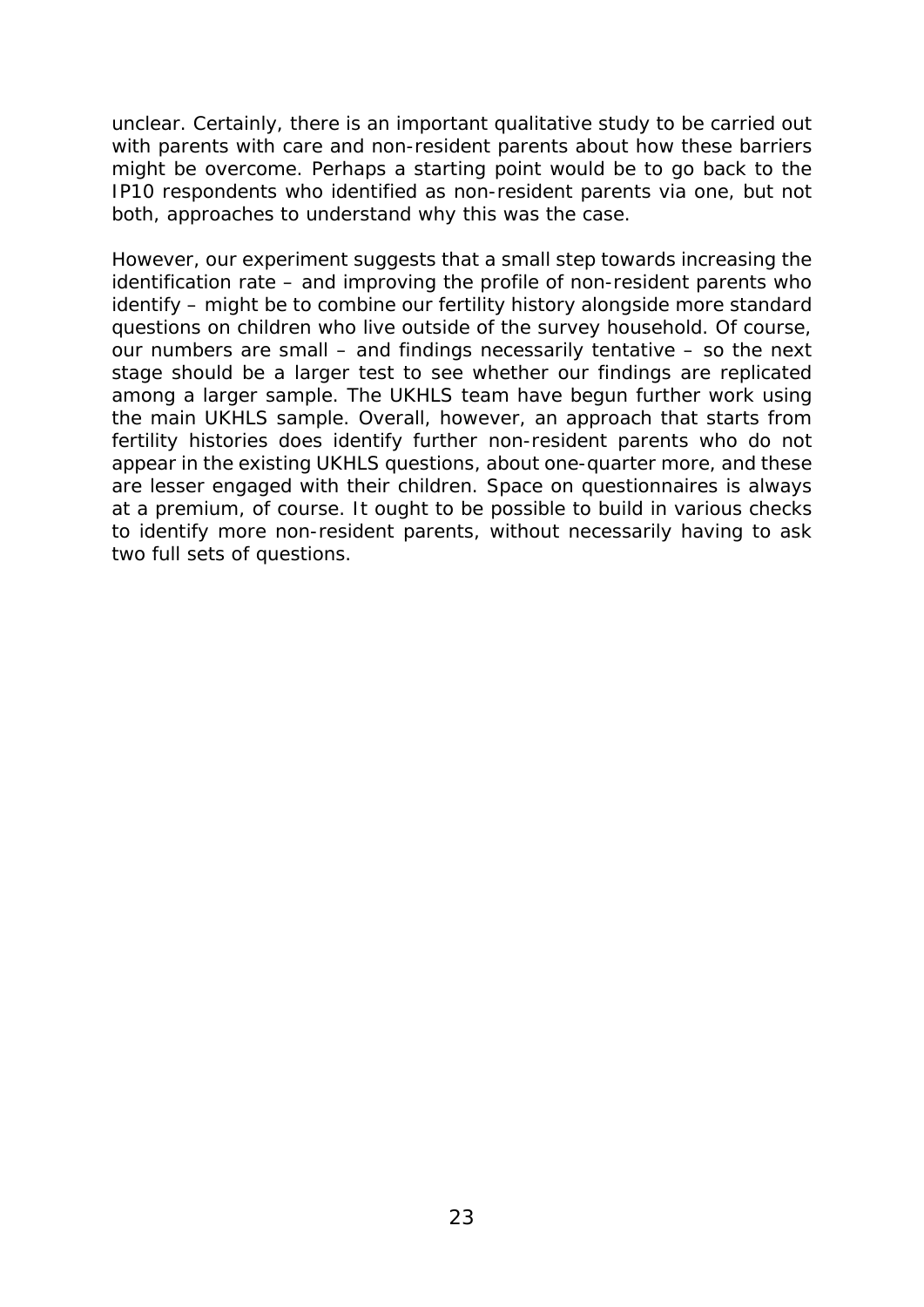#### **References**

- Adamsons, K. and S.K. Johnson (2013), 'An updated and expanded meta analysis of nonresident fathering and child well-being', *Journal of Family Psychology*, 27(4), 589.
- Al Baghal, T. et al. (2018), 'Understanding Society Innovation Panel Wave 10: Results from Methodological Experiments' *Understanding Society Working Paper Series* No. 2018-06 (May 2018). https://www.understandingsociety.ac.uk/sites/default/files/downloa ds/working-papers/2018-06.pdf.
- Bell, A., A. Kazimirski and I. La Valle (2006), *An investigation of CSA Maintenance Direct Payments: Qualitative Study*, DWP report 327.
- Blackwell, A. and F. Dawe (2003), *Non-resident parental contact*. London: Office for National Statistics.
- Bradshaw, J., C. Skinner, C. Stimson and J. Williams (2002), *Absent fathers?* Routledge.
- Bryson, C., S. Purdon, and A. Skipp with A. Barlow, T. Ford, J. Hunt, K. Kiernan, H. Low, S. McKay, J. Miles and L. Trinder (2017), *Understanding the lives of separating and separated families in the UK: what evidence do we need?* Project Report. Nuffield Foundation. http://www.nuffieldfoundation.org/sites/default/files/files/Family%2 0Separation%20Scoping%20Study%20Report\_final.pdf.
- DWP (2015), *2010 to 2015 government policy: poverty and social justice*, https://www.gov.uk/government/publications/2010-to-2015 government-policy-poverty-and-social-justice/2010-to-2015 government-policy-poverty-and-social-justice.
- Dermott, E. (2014), *Intimate Fatherhood: A sociological analysis*. Basingstoke: Palgrave Macmillan.
- Flouri, E. (2005) *Fathering and child outcomes*. Chichester: Wiley.
- Garfinkel, I., S.M. McLanahan and T.L. Hanson. (1998), 'A Patchwork Portrait of Nonresident Fathers' In: Garfinkel, I., S.M. McLanahan, D.R. Meyer and J.A. Seltzer (eds.), *Fathers Under Fire: The Revolution in Child Support Enforcement*. New York: Russell Sage Foundation: 31–60.
- Gregory, A. and S. Milner (2011), 'What is "new" about fatherhood? The social construction of fatherhood in France and the UK' in *Men and Masculinities* 14 (5), pp588-606.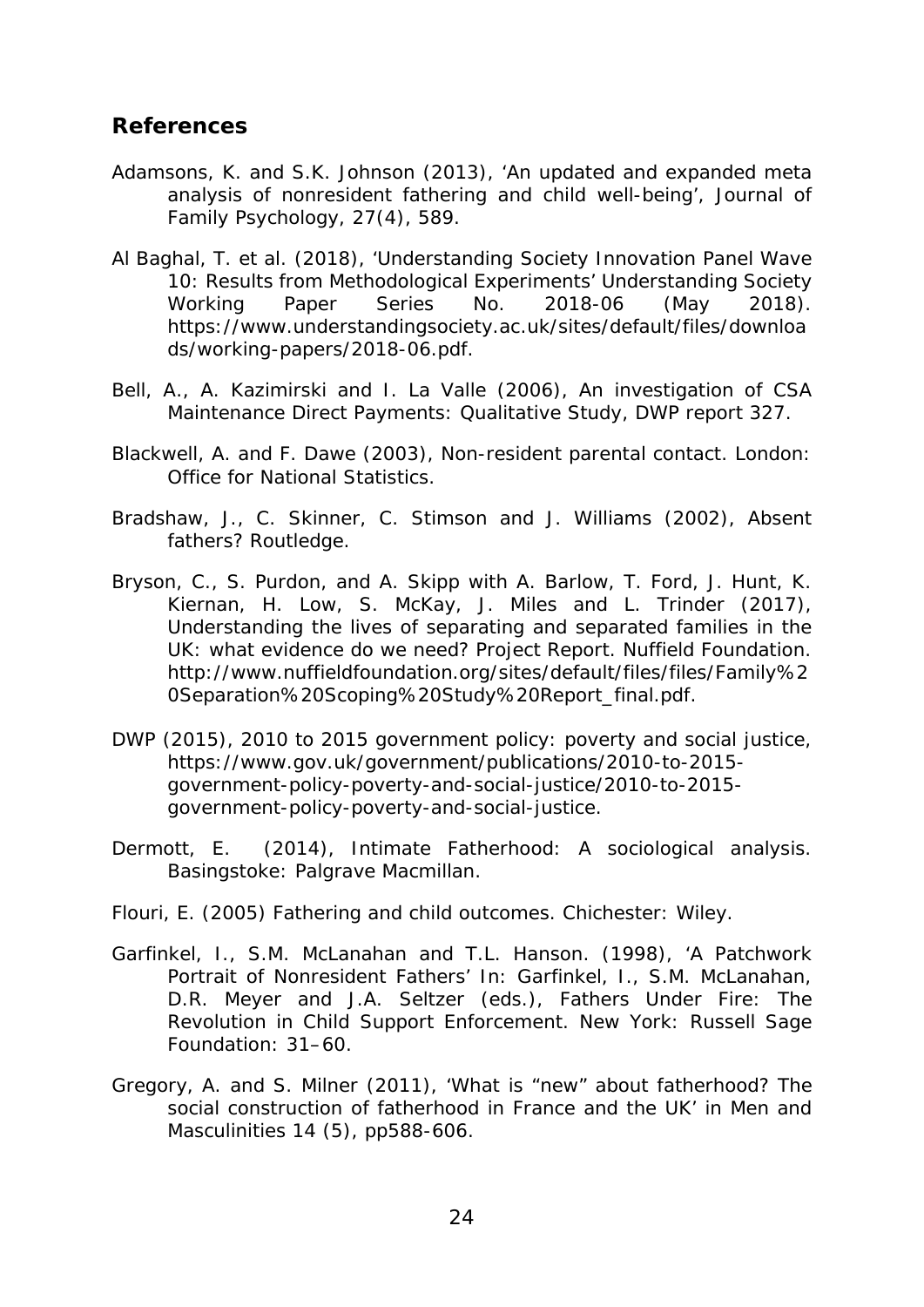- Goldman, R. and A. Burgess (2018), *Where's the daddy? Fathers and father-figures in UK datasets* [http://www.nuffieldfoundation.org/sites/default/files/files/Burgess%](http://www.nuffieldfoundation.org/sites/default/files/files/Burgess%2041619%20-%20Wheres-the-daddy-Executive-Summary.pdf) [2041619%20-%20Wheres-the-daddy-Executive-Summary.pdf.](http://www.nuffieldfoundation.org/sites/default/files/files/Burgess%2041619%20-%20Wheres-the-daddy-Executive-Summary.pdf)
- Henz, U. and C. Mills (2017), *Social class origin and assortative mating in Britain, 1949-2010.* Sociology. ISSN 0038-0385.
- Hook, J. L. and C.M. Wolfe (2012), 'New fathers? Residential fathers' time with children in four countries' in *Journal of Family Issues*, 33(4), 415-450.
- Kiernan, K. (2016), *Fathers and Partners in Life Study: Groundwork, Outcomes and Lessons* Report to the Nuffield Foundation.
- Lynn, P. and M. Borkowska (2018), *Some Indicators of Sample Representativeness and Attrition Bias for BHPS and Understanding Society* (No. 2018-01). Understanding Society at the Institute for Social and Economic Research.
- Marsiglio, W., P.R. Amato, R.D. Day and M.E. Lamb (2000), 'Scholarship on fatherhood in the 1990s and beyond' in *Journal of Marriage and Family* 62(4):1173–1191. doi:10.1111/j.1741-3737.2000.01173.x.
- Martin, E. (2007), 'Strength of Attachment: Survey Coverage of People with Tenuous Ties to Residences' in *Demography* 44(2):427–440. doi:10.1353/dem.2007.0014.
- Patel, R., J. Griggs, A. Dunatchik, H. Jones, M. Callanan, R. Hudson (2016), *Survey of Child Maintenance Service Direct Pay Clients,* DWP Research Report No 931.
- Peacey, V. and J. Hunt (2008), *Problematic contact after separation and divorce? A national survey of parents,* London: One Parent Families/ Gingerbread.
- Poole, E., S. Speight, M. O'Brien, S. Connolly, and M. Aldrich (2016), 'Who are non-resident fathers? A British Socio-Demographic Profile', *Journal of Social Policy*, volume 45, issue 2, pp223-50.
- Prady, S. and K. Kiernan (2013), *The concordance between mothers' and partners' responses in surveys*, York University Working Paper.
- Punton-Li, E., D. Finch and D. Burke (2012), *Separated families and child maintenance arrangements*, Great Britain.
- Rendall, M., L. Clarke, E. Peters, N. Ranjit and G. Verropoulou (1999), 'Incomplete Reporting of Men's Fertility in the United States and Britain: A Research Note' *Demography,* Vol. 36, No. 1 pp. 135-144.